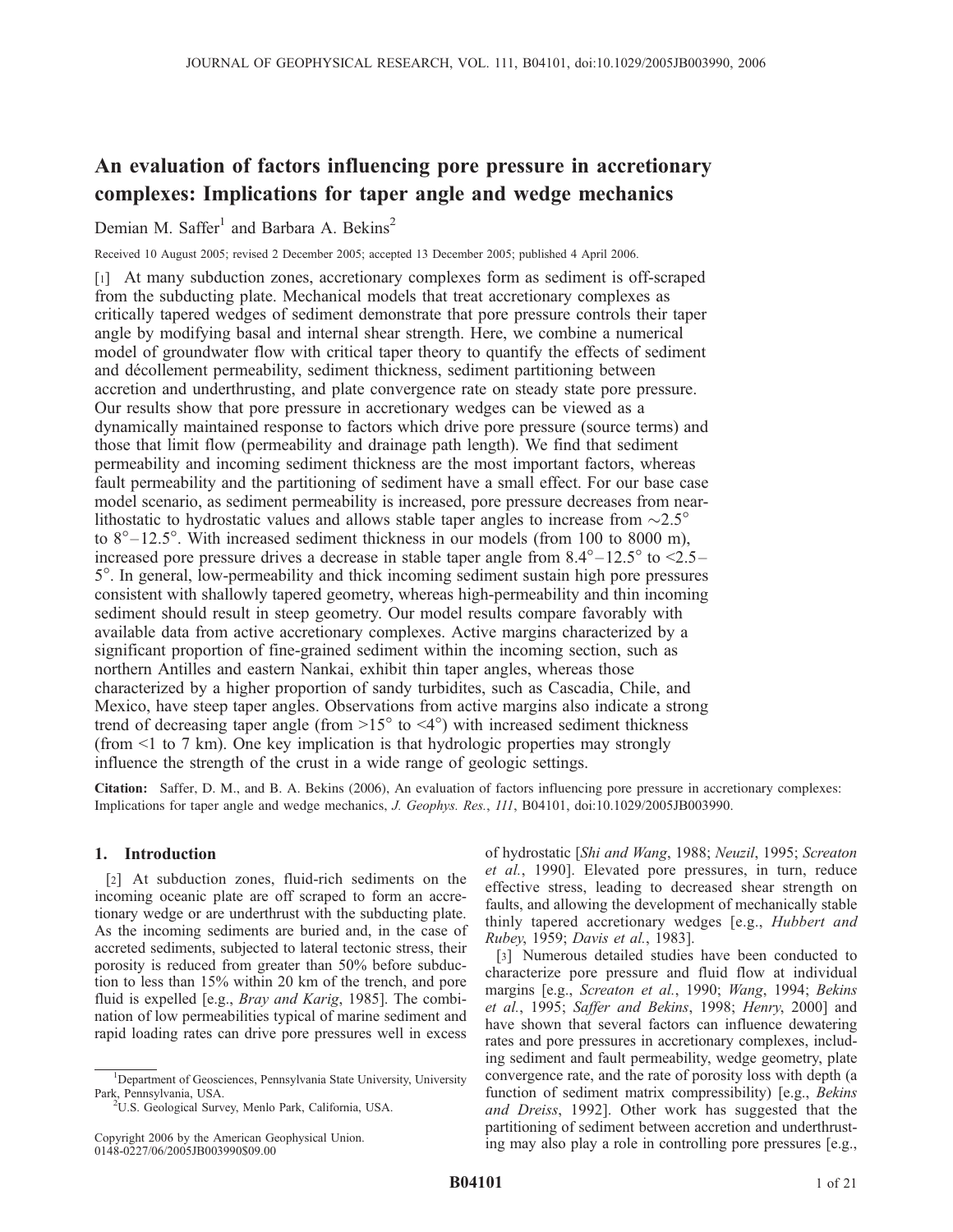| Parameter                 | Symbol | Range of Values                                 | Nature of Effect on Pore Pressure                 |
|---------------------------|--------|-------------------------------------------------|---------------------------------------------------|
| Bulk permeability         |        | $k_0 = 10^{-22}$ to $10^{-17.5}$ m <sup>2</sup> | controls rate of fluid flow                       |
| Decollement permeability  | $k_d$  | $k = 10^{-15}$ to $10^{-13}$ m <sup>2</sup>     | controls rate of fluid flow                       |
| Plate convergence rate    | $v_p$  | $1 - 10$ cm $yr^{-1}$                           | controls fluid source terms                       |
| Sediment thickness        |        | $100 - 8000$ m                                  | controls fluid source terms, drainage path length |
| Percent sediment accreted |        | $10 - 90\%$                                     | controls fluid source terms, drainage path length |
| Surface slope             |        | $0.5^{\circ} - 9^{\circ}$                       | controls fluid source terms, drainage path length |
| Subduction angle          |        | fixed at $2^{\circ}$                            | controls fluid source terms, drainage path length |

Table 1. Parameters and Ranges of Values Examined in This Study

MacKay et al., 1992; Polonia et al., 1999; Brown and Westbrook, 1988]. Although the importance of pore pressures in subduction zones is widely recognized, a systematic, quantitative understanding of the parameters that control pore pressure and of feedbacks between hydrogeology, accretionary margin morphology, and accretionary wedge mechanics is needed.

[4] In this paper, we expand on previous work [Saffer and Bekins, 2002] to more completely evaluate the relative importance of factors that control pore pressure and the resulting geometry of subduction-accretion complexes. The factors we consider here include sediment and fault permeabilities, incoming sediment thickness, convergence rate, and partitioning of sediment between accretion and underthrusting (Table 1). By isolating and quantifying the influence of each of these factors on pore pressure, we establish a basic framework for considering observations from active accretionary complexes. Specifically, we use a numerical model of fluid flow in accretionary complexes to (1) conduct a detailed sensitivity study of factors that control spatially and temporally averaged pore pressures, and (2) combine model results with critical taper theory to understand the relative role of each factor in controlling taper angles of accretionary wedges. We then discuss observations from active subduction-accretion complexes in light of our modeling results. Some additional factors that may affect permeability structure and dewatering in accretionary complexes, such as bathymetric relief on the incoming oceanic plate [Lallemand and Le Pichon, 1987], complex fault permeability behavior [Henry, 2000; Revil and Cathles, 2002], feedbacks between wedge geometry, trench sedimentation patterns, and possibly climate [e.g., Lamb and Davis, 2003] are not considered here.

#### 1.1. Critical Taper Theory

[5] The movement of large, thin thrust sheets requires a weak basal detachment, maintained by either a low friction coefficient or locally elevated pore pressure [e.g., Hubbert and Rubey, 1959; Chapple, 1978; Platt, 1986]. The critical taper model of accretionary wedges and thrust belts [Davis et al., 1983; Dahlen, 1984] treats them as growing, self-similar wedges of deforming sediment, at Coulomb failure throughout. Basal and internal frictional forces are balanced against gravitational forces resulting from the wedge taper angle. Despite its simplicity, this model has been widely applied and had great success in matching observed geometry and pore pressures in active systems [e.g., Kukowski et al., 2001; Davis and von Huene, 1987; Lallemand et al., 1994] and is also consistent with the results of ''sandbox'' experiments [e.g., Davis et al., 1983; Lallemand et al., 1994].

[6] Critical taper theory describes the total taper angle of an actively accreting wedge (expressed as the sum of the

surface slope,  $\alpha$ , and basal décollement dip,  $\beta$ ) as a function of pore pressure ratio (reported as  $\lambda = P_f/P_i$ , where  $P_f$  is fluid pressure and  $P_l$  is lithostatic pressure, both referenced to the seafloor) along the basal décollement,  $\lambda_b$ , and within the wedge,  $\lambda$ , coefficients of sliding friction along the basal décollement ( $\mu_b$  = tan  $\phi_b$ ) and within the wedge ( $\mu$  = tan  $\phi$ ), and the densities of water,  $\rho_w$ , and bulk sediment,  $\rho_b$ . Davis et al. [1983] presented an approximate solution for the critical taper of actively accreting wedges corresponding to the lower boundary of the wedge stability field defined by Dahlen [1984]:

$$
\alpha + \beta = \frac{(1 - \lambda_b)\mu_b + \left(1 - \frac{\rho_w}{\rho_b}\right)\beta}{\left(1 - \frac{\rho_w}{\rho_b}\right) + (1 - \lambda)K},
$$
\n(1a)

where

$$
K = \frac{\sin \phi}{1 - \sin \phi} + \frac{\sin^2 \phi_b + \cos \phi_b (\sin^2 \phi - \sin^2 \phi_b)^{1/2}}{\cos^2 \phi_b + \cos \phi_b (\sin^2 \phi - \sin^2 \phi_b)^{1/2}},
$$
 (1b)

and  $\phi$  and  $\phi_b$  are the angle of internal friction for the wedge material and along the wedge base, respectively. Larger pore pressures, smaller friction coefficients along the décollement, and larger friction coefficients for wedge sediment all lead to smaller taper angles. Wedges with pore pressures in excess of those necessary to maintain a specified critical taper are considered ''supercritical'' and will undergo gravitational collapse [Dahlen, 1984]. Wedges with pore pressures below those required for their critical taper are 'subcritical'' and will steepen by frontal accretion, reactivation of existing thrust faults, or underplating to achieve a critical taper angle.

#### 1.2. Links Between Taper Angle and Fluid Production

[7] As discussed by *Neuzil* [1995], the generation of pore pressure can be viewed as a response to fundamental factors that fall into two categories: (1) those that affect hydrologic forcing and (2) those that control dissipation of pore pressure. Hydrologic forcing,  $\Gamma$  (typically expressed in units of fluid volume per rock volume per time, with units of  $T^{-1}$ ), results from geologic processes that act as distributed sources or sinks of fluid. These may represent actual sources of fluid volume (e.g., from hydrocarbon generation or dehydration reactions) or virtual ones that act as pressure sources (e.g., disequilibrium compaction or thermal pressurization). Fluid dissipation is controlled by the combination of bulk hydraulic conductivity  $(K, \text{ in units of } L/T)$  and drainage path length (L). Neuzil [1995] examined a wide range of geologic settings and scales, and showed that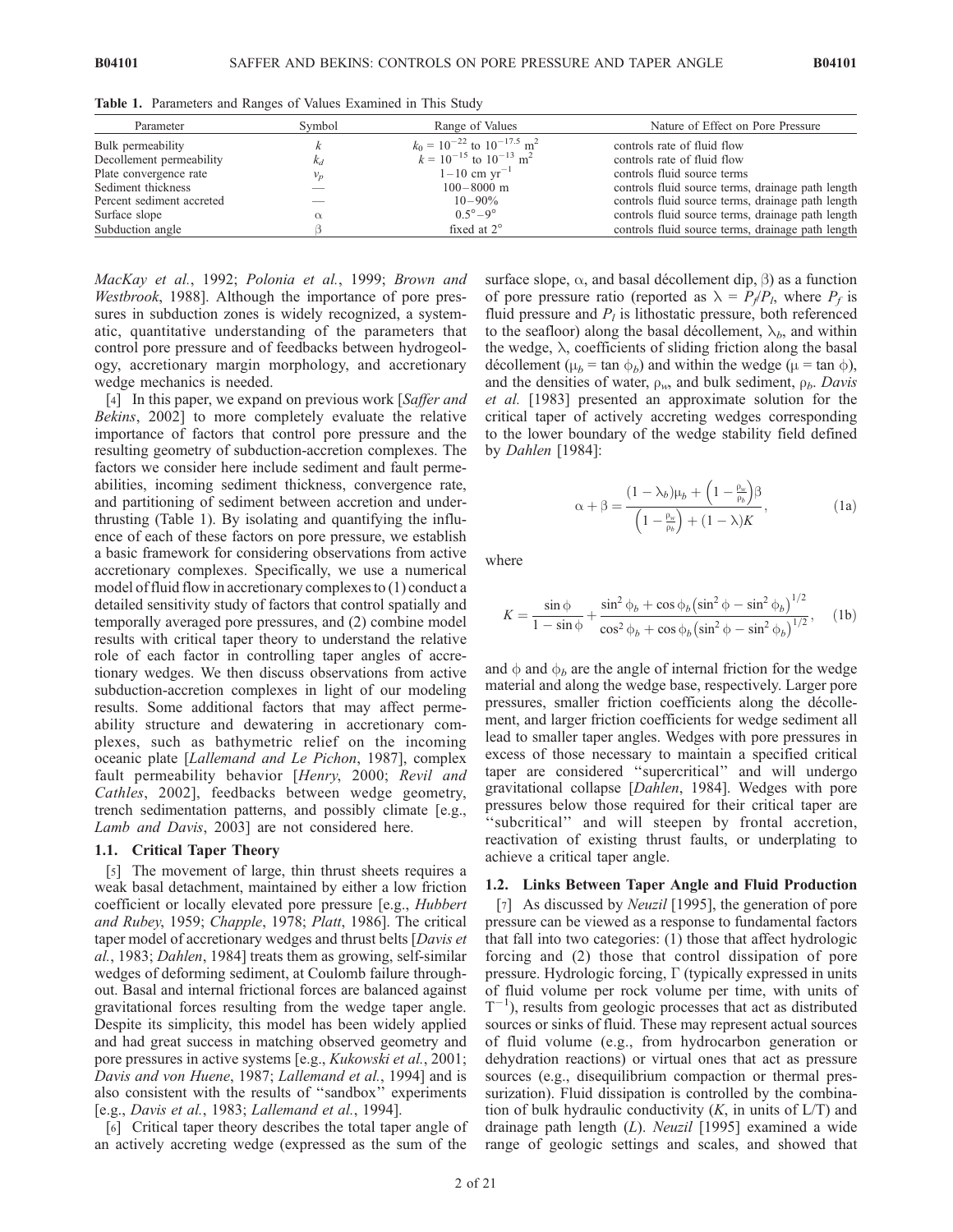

Figure 1. (a) Flowchart showing (left) existing and (right) proposed conceptual models for critically tapered accretionary wedges. The revised model presented here considers pore pressure as the result of a dynamic balance between factors driving fluid source terms (geometry, sediment thickness, and plate convergence rate) and factors that govern fluid escape (permeability and drainage path length). (b) Schematic diagram [after Saffer and Bekins, 2002] showing feedback between factors influencing accretionary wedge geometry. Systems characterized by low permeability and/or rapid hydrologic forcing result in shallow taper angles, whereas those characterized by high permeability and/or slow hydrologic forcing are well drained and steeply tapered.

significant fluid overpressures, defined by a hydraulic head gradient of unity, can be expected if  $\Gamma > K/L$ .

[8] In considering the fundamental processes that drive excess pore pressure, the direct causal relationship between pore pressure ratio  $(\lambda)$  and taper angle is more complicated than implied by equation (1a), because the wedge taper angle actually affects pore pressure by controlling both hydrologic forcing and drainage path length. The dependence of hydrologic forcing on taper angle (and incoming sediment thickness) is evident in considering quantitative descriptions of fluid production from sediment compaction. On the basis of the conservation of solid mass in the sediment matrix and the simplifying assumption of uniformly diverging pathways for accreted sediment packets, compaction-driven fluid source terms,  $\Gamma$ , in a self-similarly growing accretionary wedge are given by the divergence of sediment velocity [e.g., Screaton et al., 1990; Bekins and Dreiss, 1992]. Sediment velocity, in turn, depends upon the taper angle, porosity distribution in the wedge, plate convergence rate, and initial incoming sediment height. The resulting fluid sources given as a function of distance landward from the trench,  $x$ , and depth beneath the seafloor, z, are [Bekins and Dreiss, 1992]:

$$
\Gamma(x, z) = \nabla \cdot \mathbf{v}_s = \frac{v_p h}{h + x(\tan \alpha + \tan \beta)} \frac{[1 - n(0, z_0)]}{[1 - n(x, z)]^2}
$$

$$
\cdot \left[ \frac{\partial n}{\partial x} - \frac{v_z(0, z_0)}{v_p} \frac{\partial n}{\partial z} \right],
$$
(2)

where  $v_s$  is the sediment velocity vector (L T<sup>-1</sup>),  $v_p$  is convergence velocity (L  $T^{-1}$ ),  $\hat{h}$  is incoming sediment thickness (L),  $\alpha$  and  $\beta$  are surface slope and décollement dip, respectively,  $n$  is fractional porosity (a function of  $x$  and z),  $z_0$  is the initial depth (L) during accretion of a sediment packet located at  $(x, z)$ , and  $v<sub>z</sub>$  is vertical sediment velocity  $(L T^{-1})$ ; a function of x and z). This formulation is similar to methods developed by others for calculating sediment dewatering rates [Screaton et al., 1990; Ferguson et al.,

1993; Karig, 1985] and was extended to curved geometry by Wang [1994].

[9] The source terms defined in equation (2) drive fluid flow and, in combination with the distribution of hydraulic conductivity, control the development of pore pressures. Steady state pore pressure diffusion accounting for fluid sources is described by

$$
\nabla \cdot \left[ \left( \frac{k \rho_w}{v} \right) \cdot (\nabla P - \rho_w g) \right] - Q = 0, \tag{3}
$$

where  $\rho_{\rm w}$  is fluid density (M L<sup>-3</sup>), P is fluid pressure (M  $L^{-1}$   $T^{-2}$ ), g is gravitational acceleration (L  $T^{-2}$ ), k is permeability (L<sup>2</sup>), v is dynamic viscosity (M L<sup>-1</sup> T<sup>-1</sup>), and Q is a fluid source term  $(M L^{-3} T^{-1})$  driven by the sediment compaction. (Note that  $Q$  is related to  $\Gamma$  as defined in equation (2) by  $Q = \rho_w \Gamma$ .)

[10] On the basis of the strong influence of wedge geometry on hydrologic forcing and thus on resulting fluid pressures, Saffer and Bekins [2002] described a conceptual model for accretionary wedges in which the wedge geometry is both a response to the temporally and spatially averaged pore pressure [e.g., *Davis et al.*, 1983] and also one of the main factors that drive pore pressure (Figure 1a). They examined a range of feasible values controlling hydrologic forcing and pore pressure dissipation (Table 1) and concluded that for low permeability or large values of hydrologic forcing, an accretionary complex should maintain high pore pressures and a small taper angle. For high permeability or small values of hydrologic forcing, the complex should be well drained and evolve to a state of high basal shear strength and steep taper angle (Figure 1b). A steep wedge with low permeability drives pore pressures above those required to maintain the initial steep taper angle and will be supercritical. Conversely, a thinly tapered wedge with high permeability will be subcritical. Any change in hydrologic forcing or permeability structure through time by a change in sediment thickness, or incorporation of different sediment type, for example, impacts pore pressure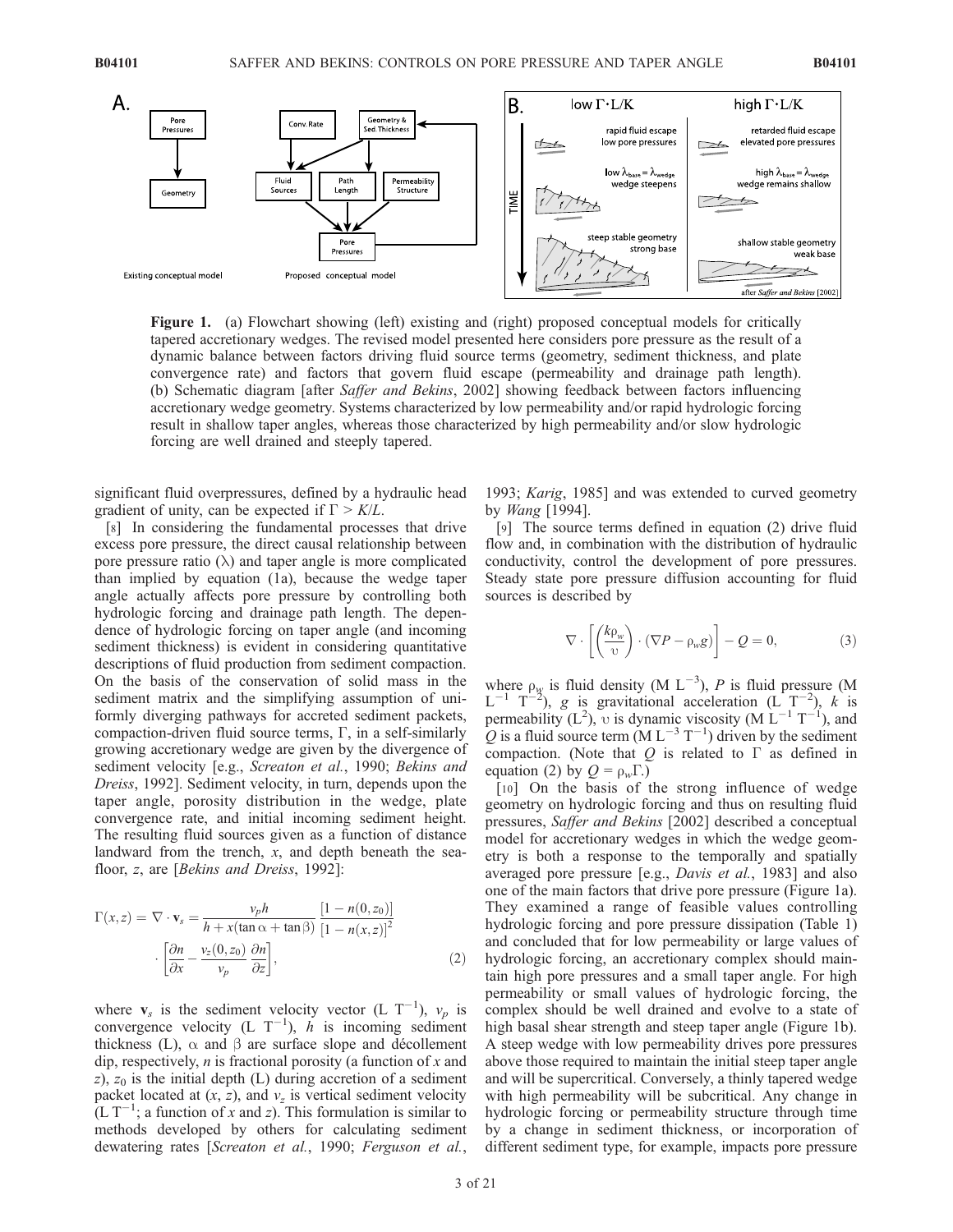

Figure 2. Numerical model domain, boundary conditions, and grid. The grid contains 44,970 elements (46,500 nodes), with 30 rows and 1499 columns. The prism contains 13 rows of elements, the underthrust contains 11, and the décollement consists of 6 closely spaced, higher-permeability elements. The three elements immediately above and below the de´collement are also closely spaced. For clarity, the nodes within and surrounding the décollement are not shown, and only every 15th column of nodes and every second row in the underthrust are shown.

and should force the taper angle to adjust until a new dynamic balance is reached [e.g., Lallemand and Le Pichon, 1987]. Here, following Saffer and Bekins [2002], we consider this important link in evaluating the stability of model wedges by combining simulated pore pressures with the predictions of critical taper theory as discussed below (section 2.2).

## 2. Methods

#### 2.1. Numerical Model Description

[11] Our model formulation simulates steady state fluid pressures within a cross section perpendicular to the subduction trench (Figure 2). We used the computer code SUTRA [Voss, 1984] with modifications made by Bekins et al. [1995] to solve the two-dimensional, finite element form of (3). Because the model describes steady state flow, these simulations do not account for changes in pressure or permeability through time. Although there is extensive evidence of transient flow in accretionary complexes [Carson and Screaton, 1998], the mechanical analysis of Davis et al. [1983] is based on steady state pore pressure. In this study, the results of steady state simulations are used to represent longterm spatial and temporal averages relevant to the maintenance of critical taper angle.

[12] We ran a series of model simulations to calculate steady state pore pressures for a range of surface slopes, bulk and décollement permeabilities, incoming sediment thicknesses, sediment partitioning, and plate convergence rates (Table 1). The cross-sectional model domain contains three regimes: the accretionary prism, the décollement, and the underthrust sediment. The model domain extends from 10 km seaward of the deformation front to 50 km landward and is divided into 44,970 quadrilateral elements defined by 46,500 nodes (Figure 2). Temperatures within the model domain are calculated assuming a steady state conductive thermal regime, using the method of Ferguson et al [1993]. We fix the basal heat flux on the incoming plate to be 100 mW/m<sup>2</sup> for all simulations (appropriate for  $\sim$ 15 Ma crust). These temperatures are then used to define fluid properties (density and viscosity) within each model element [Bekins et al., 1995; Voss, 1984]. We do not explore the effects of varying age of the incoming plate, but note that in general, higher temperatures will lead to lower fluid density and viscosity, and ultimately to lower pore pressures [e.g., Spinelli et al., 2006]. Direct inputs for the hydrologic model are boundary conditions, compaction-driven fluid sources, sediment velocities (defined following *Bekins and Dreiss* [1992]), temperatures, and permeabilities; outputs from the model include pore pressure distribution and fluid velocities. For a detailed discussion of model inputs, we refer the reader to Bekins et al. [1995, and references therein] Saffer and Bekins [1998, and references therein].

## 2.1.1. Boundary Conditions

[13] We assign hydrostatic pressure to the nodes at the seaward boundary of the model domain because changes in the pressure boundary at 10 km from the deformation front have little effect on modeled pressures or flow [Screaton et al., 1990]. Hydrostatic pressures are also specified for nodes at the seafloor (Figure 2). We specify the landward edge of the model as a no-flow boundary, based on the assumption that permeabilities and fluid sources at distances greater than 50 km landward of the deformation front are insignificant. We treat the bottom edge of the model domain as a no-flow boundary, under the assumption that permeability of low-porosity basal sediment is small. The effect of hydrologic communication between sediment and high-permeability underlying ocean crust was explored by Saffer and Bekins [1998] for Nankai and shown to have only a small effect on modeled pore pressures and fluid fluxes. The role of basement permeability is not explored further in this paper. However, recent work has shown that basement permeability may be relatively more important with thin sediment sections and steep taper angles [Matmon and Bekins, 2006].

# 2.1.2. Porosities and Compaction-Driven Fluid Sources [14] Because accretionary wedges grow in a self-similar manner [e.g., *Davis et al.*, 1983], we fix our model coordinate system to the deformation front [e.g., Screaton et al., 1990]. In this framework, sediment enters the accretionary wedge at the deformation front with an initial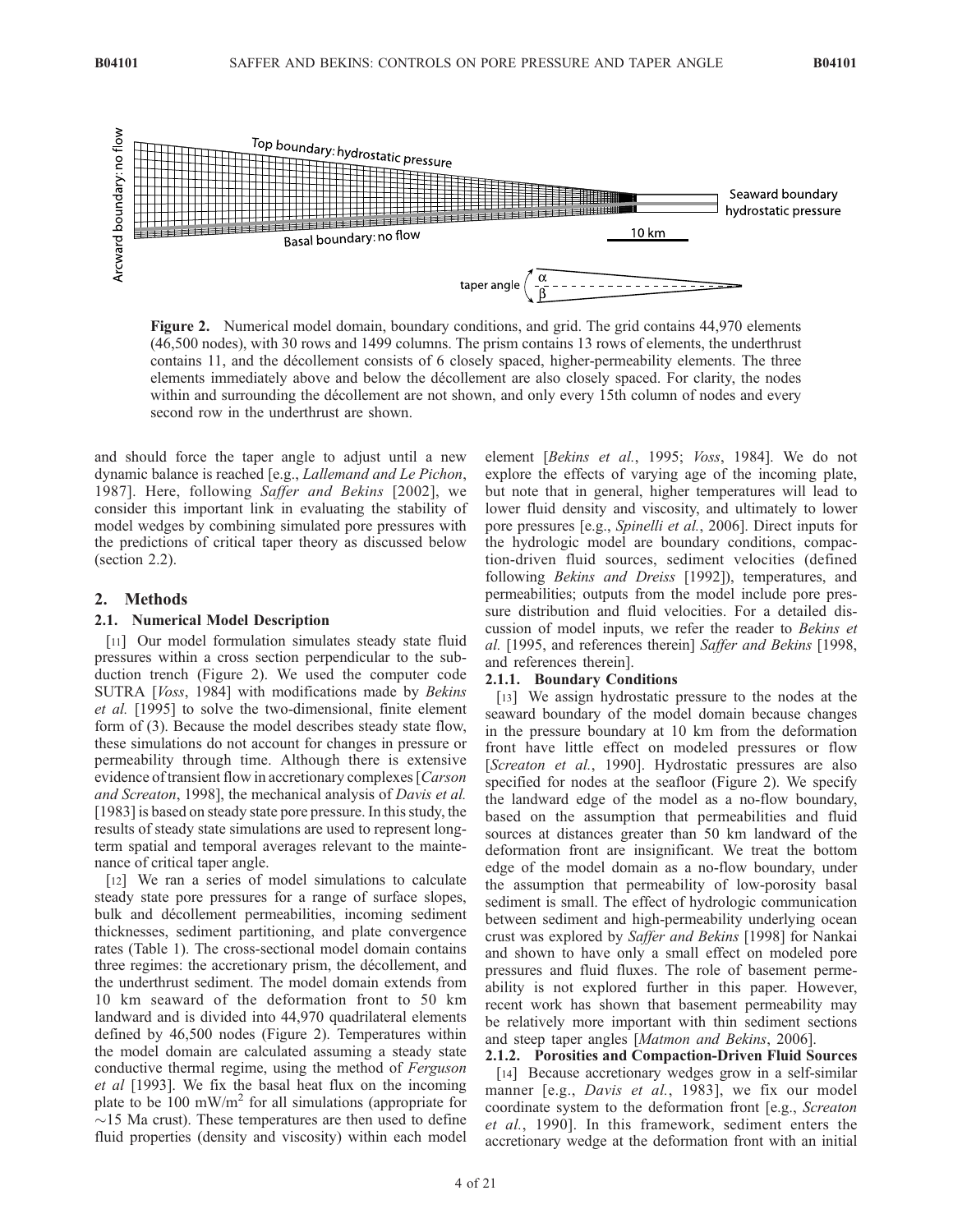

Figure 3. Plot illustrating ratio of average fluid source terms,  $\Gamma$ , to minimum case as a function of (a) total taper angle, minimum case taper angle of  $2.5^{\circ}$ , (b) incoming sediment thickness, minimum case thickness of 100 m, (c) percentage of incoming sediment that is accreted (minimum case is 10% of sediment accreted), and (d) plate convergence rate (minimum case convergence rate is 1 cm  $yr^{-1}$ ). All values are averaged over the front 50 km of the accretionary complex.

porosity and dewaters as it is transported arcward with respect to the trench.

[15] We define porosity as a function of depth and distance landward from the subduction trench, following Bray and Karig [1985]:

$$
n_p(x,z) = 0.60 \exp\left[ (0.24e^{-0.03x} - 0.74)z \right],\tag{4}
$$

where z is depth in kilometers below the seafloor,  $n_n$  is prism porosity, and  $x$  is distance arcward of the deformation front in kilometers. The porosity-depth function is  $n_p =$  $0.60e^{-0.50z}$  at the deformation front and approaches  $n_p =$  $0.60e^{-0.74z}$  with increasing distance arcward. This formulation is consistent with microstructural observations, resistivity anisotropy measurements, and anisotropy of magnetic susceptibility (AMS) data from active wedges, which indicate bulk lateral shortening [Behrmann and Kopf, 1993; Housen et al., 1996; Henry et al., 2003].

[16] Drilling and seismic data at a number of accretionary complexes indicate a sharp porosity increase across the décollement [Hyndman et al., 1993a; Moore et al., 2001; Cochrane et al., 1994], attributed to a combination of higher total stress in the wedge and limited drainage in the underthrust. Drilling results show that the underthrust sediment retains anomalously high porosity for its burial depth to at least a few kilometers arcward of the deformation front [e.g., Screaton et al., 2002; Saffer, 2003], and seismic reflection data indicate underconsolidated conditions to  $20-30$  km arcward [*Bangs et al.*, 2004]. On the basis of these data, we assign the same exponential porosity decrease with depth to the underthrust sequence as for the overlying wedge, but specify that at the trench these sediments become underconsolidated with respect to the overlying prism, and remain so for 30 km from the deformation front. Beyond 30 km, porosities again become continuous across the décollement (following Saffer and Bekins [1998] and equation (4)).

[17] Compaction fluid sources in the wedge are calculated from the divergence of sediment velocity (equation (2)), assuming conservation of solid mass in the sediment matrix and that time-averaged sediment velocities within the wedge can be approximated as uniformly diverging [e.g., Bray and Karig, 1985; Bekins and Dreiss, 1992; Wang, 1994; Morgan and Karig, 1993]. We calculate sediment velocity in a coordinate system fixed at the trench, following Bekins and Dreiss [1992] and Screaton et al. [1990]. For accreted sediments, velocities are smaller than the convergence rate and decrease with distance arcward, owing to sediment thickening (vertical extension) and porosity loss [e.g., Bekins and Dreiss, 1992; Ferguson et al., 1993]. The velocities are a function of basal dip and surface slope, convergence rate, porosity distribution, and sediment thickness (equation (2)). In the underthrust section, sediment velocities are fixed at the convergence rate, and fluid sources are calculated from porosity loss and sediment velocity [Bekins et al., 1995; Saffer and Bekins, 1998].

[18] It is clear that from equation (2) geometry is a primary control on the distribution and magnitude of fluid sources [Bekins and Dreiss, 1992]. Steeper geometries result in more rapid burial and dewatering, which are concentrated near the wedge toe because the highest dewatering rates occur early in compaction [e.g., Athy, 1930]. Lower taper angles result in fluid sources which are of smaller magnitude at the toe, but persist to greater distances from the trench. For a given sediment thickness, an increase in wedge taper from  $2.5^{\circ}$  to  $11^{\circ}$  corresponds to a  $\sim$ 270% increase in average fluid sources (Figure 3a). Thickness of the incoming sediment section is also a key control on fluid sources; thicker incoming sediment results in higher total fluid sources (Figure 3b), and more evenly distributed dewatering throughout the system, whereas thinner sec-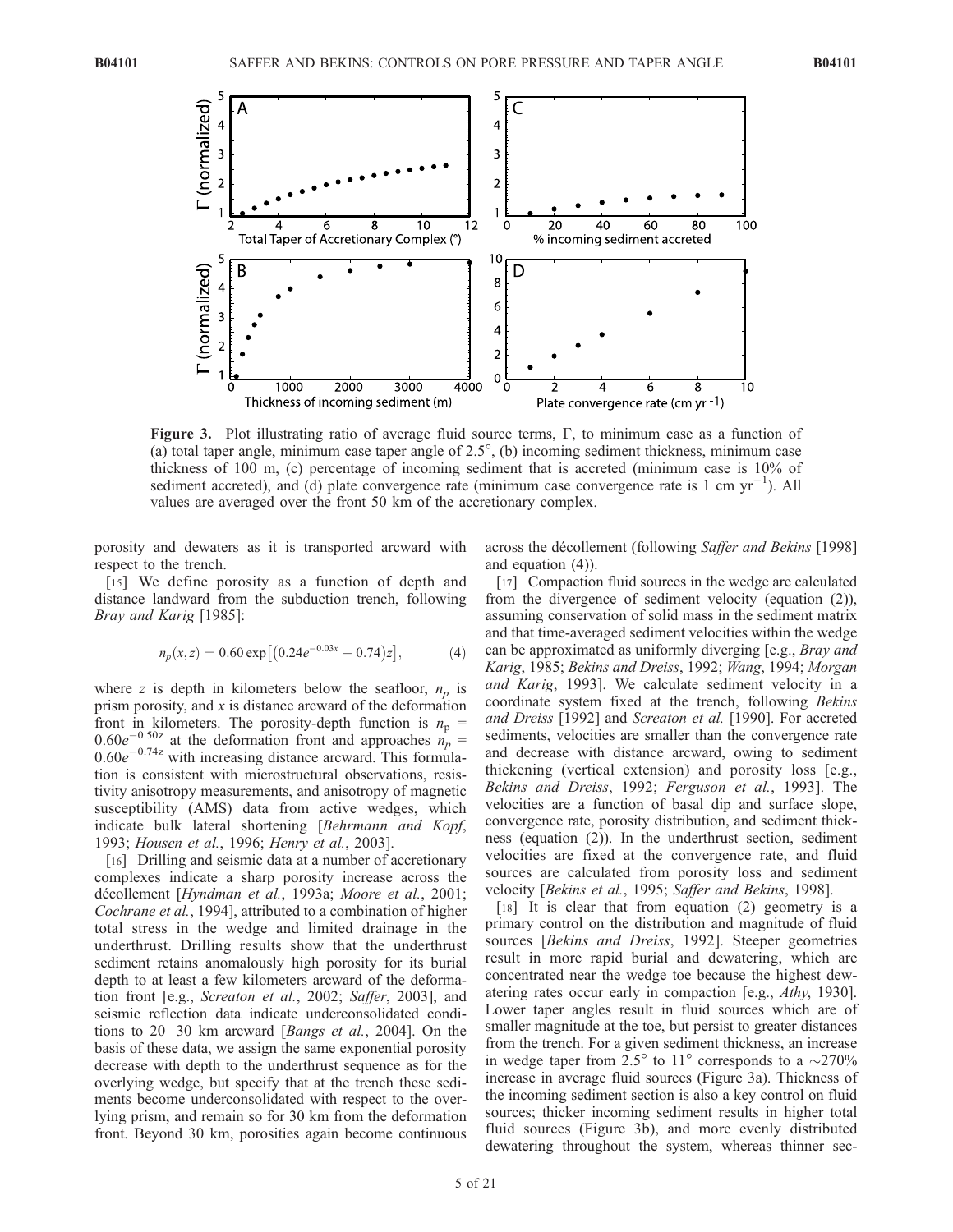

Figure 4. Sediment permeability as a function of porosity. Shaded areas show compiled data for clays and shales [Neuzil, 1994] and sands [Nelson, 1994]. Lines show a subset of the permeability-porosity relations used in our simulations; each line is also labeled to indicate the percentage mixture of clay and sand that it reflects in the case of layer-normal flow.

tions concentrate dewatering near the wedge toe [Bekins and Dreiss, 1992]. This occurs because a thinner sediment section has a higher average porosity and thus loses more porosity overall in the early stages of burial than a thicker one.

[19] The partitioning of the incoming sediment between accretion and underthrusting has a relatively small effect on fluid sources (Figure 3c), due to two competing effects. First, porosity loss with lateral distance from the deformation front in the underthrust section is typically smaller than porosity loss within the overlying accreted material. This acts to decrease the magnitude of fluid sources in the underthrust section relative to the prism, but also to maintain these smaller sources over a larger distance from the deformation front. Second, the underthrust section is buried beneath the prism at the plate convergence rate, whereas the accreted sediment is transported arcward more slowly as it undergoes horizontal compaction. This acts to increase hydrologic forcing in the underthrust relative to the prism. The two effects counteract one another, resulting in only a small increase in fluid source terms as the accreted section increases from 10 to 90% of the total sediment thickness (Figure 3c).

[20] Plate convergence rate also directly affects dewatering rate; increasing the convergence rate from 1 to 10 cm  $yr^{-1}$  results in a ninefold increase in hydrologic forcing (Figure 3d). The relationship is not precisely proportional because the sediment velocity decreases as it is buried in the wedge. Because changes in the porosity-depth relationship have been shown to have only a small impact on fluid sources [Bekins and Dreiss, 1992], we do not explore its effects in our analyses. We also do not explore the influence of variable clay dehydration rate or clay content here, because fluid source terms from mineral dehydration reactions are typically  $1-3$  orders of magnitude smaller than those from compaction [e.g., Bekins et al., 1995].

## 2.1.3. Permeabilities

[21] We define the permeability of model elements by relating log permeability to porosity [e.g., Nelson, 1994; Neuzil, 1994]:

$$
\log k = \gamma n + \log k_0,\tag{5}
$$

where k is bulk permeability, n is porosity,  $\gamma$  describes permeability change with porosity, and  $k_0$  is the projected permeability at zero porosity. For simplicity, in exploring the effect of varying bulk permeability in our simulations we only vary the parameter  $k_0$  (Figure 4). This approach effectively simulates a range of bulk permeabilities. We consider a suite of permeability-porosity relations (Figure 4 and equation (5)), for  $k_0$  ranging from  $3 \times 10^{-17.5}$  to  $10^{-22}$  m<sup>2</sup>, and we fix  $\gamma = 8.44$  [*Bekins et al.*, 1995], a value representative of fine-grained sediment [Neuzil, 1994]. Fractures or faults that may act as conduits on a local scale are incorporated into single values of bulk permeability for each model element. This approach is justified for large-scale models because discrete fractures act as efficient conduits only when they are closely spaced enough to access fluids from the unfractured sediment matrix. Otherwise, sediment matrix permeability controls the bulk permeability [e.g., Neuzil, 1994].

[22] In reality, the effective bulk permeability of sediment (and its anisotropy) is controlled by many factors, including: porosity, grain size, lithology, orientation of sediment layers to the flow field, deformation of strata, effective stress state, and fracturing or faulting. Because the link between permeability and these factors is difficult to quantify rigorously, here we focus on exploring the impact of bulk sediment and fault zone permeability on pore pressures. High bulk permeability may be due to sand-rich lithologies, flow parallel to bedding, and/or dense fracture networks; whereas low bulk permeability corresponds to clay-rich lithologies, flow at high angle to bedding, and/or sparse fracture networks.

[23] We assign the permeability of the décollement separately to represent the effects of channelized fluid flow [e.g., Screaton et al., 1990; Bekins et al., 1995] and consider a range of values from  $10^{-13}$  to  $10^{-15}$  m<sup>2</sup> (Table 1). This is consistent with chemical and thermal observations centered at the depths of major fault zones that indicate focused fluid expulsion [e.g., Fisher and Hounslow, 1990; Kastner et al., 1993; Kimura et al., 1997; Morris et al., 2003; Carson and Screaton, 1998; Gieskes et al., 1990] and with direct observations of focused discharge where faults outcrop at the seafloor [e.g., Henry et al., 2002; Ogawa et al., 1996]. Focused discharge along faults and high-permeability strata is also inferred from seismic imaging [e.g., Shipley et al., 1994]. Conceptually, elevated fault zone permeability is consistent with fracturing expected as porosity is reduced and rocks begin to experience brittle failure [e.g., Byrne and Fisher, 1990; Moore and Vrolijk, 1992; Zhang et al., 1993]. Modeling results for many accretionary complexes have also shown that fault permeability greater than that of surrounding sediment is necessary to achieve steady state pore pressures that do not exceed lithostatic values ( $\lambda$  > 1.0) [e.g., Screaton et al., 1990; Bekins et al., 1995; Saffer and Bekins, 1998]. In our work, we consider the effects of a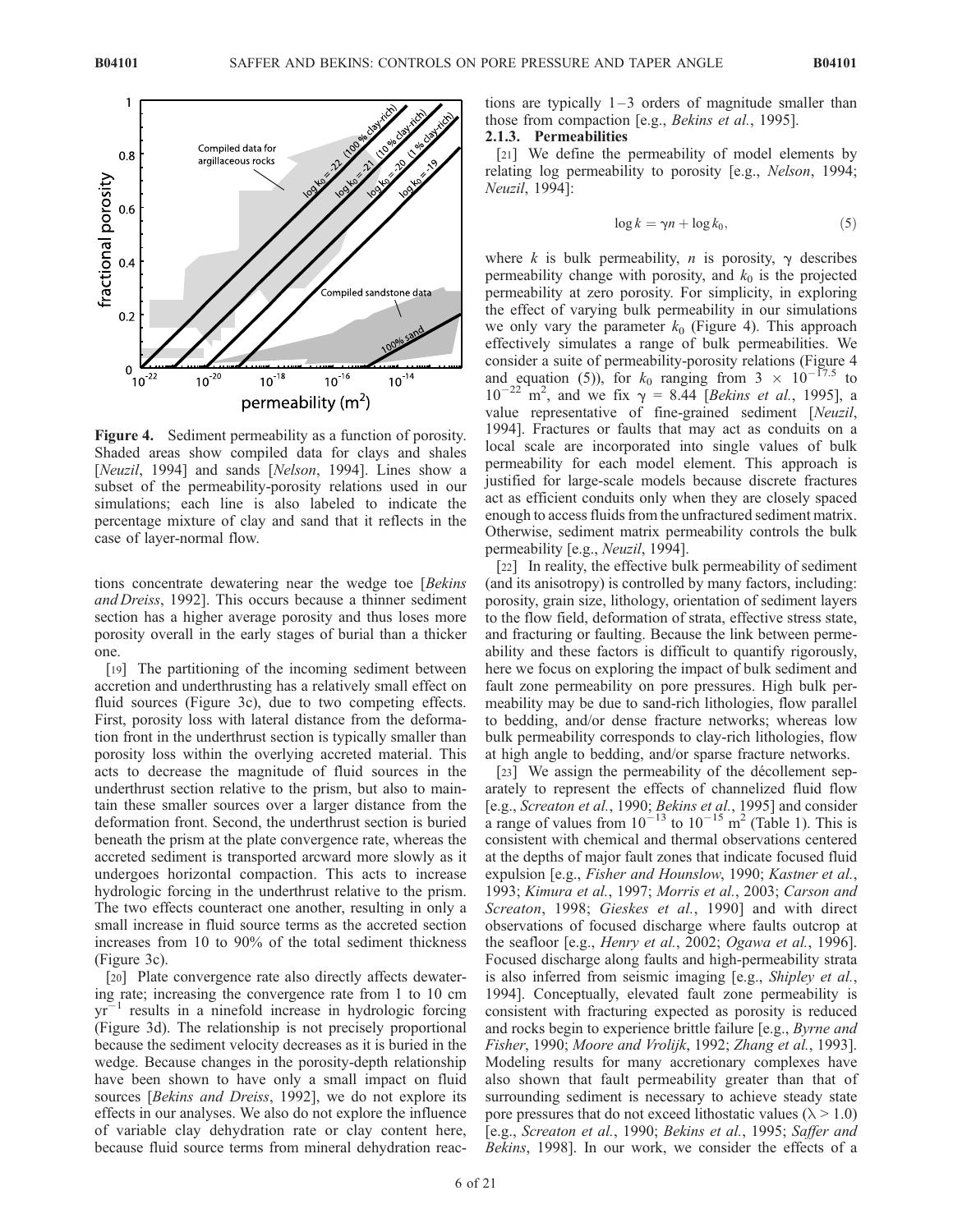single permeable zone, but do not explicitly incorporate multiple permeable faults in the accretionary wedge. By incorporating a highly permeable décollement embedded within the accretionary complex, our simulations assess the effects of drainage allowed by a high-permeability conduit connected from depth to the seafloor. Although multiple conduits could yield slightly more efficient drainage (comparable to the effect of higher bulk sediment permeability discussed above), their general effect is captured in our simulations because we consider cases in which both bulk and décollement permeability vary.

# 2.2. Criteria for Stable Steady State Configurations 2.2.1. Upper Limit for Modeled Pore Pressures

[24] The presence of mineralized veins in exposed accretionary wedge rocks indicates that locally, pore pressures can exceed the overburden stress slightly (i.e.,  $\lambda > 1.0$ ) [e.g., Byrne and Fisher, 1990]. However, such pore pressures cannot be persistent or widespread, because hydraulic fracturing would allow rapid pore pressure diffusion [e.g., Brown et al., 1994]. Furthermore, sustained pore pressures equal to or greater than the lithostatic load would result in a zero effective stress condition, precluding the existence of an accretionary wedge [e.g., Davis et al., 1983]. We therefore consider steady state model simulations that yield pore pressures of  $\lambda > 1.0$  to reflect an unrealistic combination of fluid sources and permeabilities.

## 2.2.2. Maintenance of a Critical Taper Angle

[25] In accordance with the mechanical argument from Davis et al. [1983] and described in section 1.1, we adopt the constraint that modeled steady state pore pressures should be consistent with the taper angle. If modeled pore pressures are too high or too low to be consistent with the model domain geometry, we consider the simulation to reflect an unrealistic combination of input parameters [Saffer and Bekins, 2002; Matmon and Bekins, 2006].

[26] We identify stable combinations of geometry and modeled pore pressure by comparing modeled pore pressures with those predicted by critical taper theory for actively accreting wedges. As is evident from equations  $(1a)$ – $(1b)$ , the relative strengths of the wedge and base, which depend upon the combination of  $\lambda$  and  $\mu$ , and  $\lambda_b$  and  $\mu_b$ , respectively, are the critical parameters controlling taper angle. This raises the problem of defining an appropriate modeled value of  $\lambda$  for the accretionary complex as a whole in order to assess overall wedge stability. In using equations  $(1a)$ – $(1b)$  to evaluate critical taper angle, the pore pressure ratio along the wedge base ( $\lambda_b$ ) and within the wedge ( $\lambda$ ) are usually assumed equal (requiring that  $\mu_b < \mu$  in order for a wedge to exist), and bulk density is assumed constant [*Davis et al.*, 1983]. Variability in pore pressure ratio of up to 35% both laterally and with depth can affect wedge taper angle locally by  $\sim$  1.0–2.0° [e.g., Zhao] *et al.*, 1986]. The effect of depth-variable  $\lambda$  is most significant for large taper angles [Matmon and Bekins, 2006] and becomes negligible for taper angles  $\leq 5-6^\circ$ . Additional studies have also explored the effects of spatially variable bulk density [Breen and Orange, 1992] and laterally variable pore pressure ratio [e.g., Zhao et al., 1986], and demonstrate that systematic spatial variations in these quantities can explain the observed convexity at the toes of some accretionary wedges. Although significant spatial variations in pore

pressure, cohesion, and bulk density can result in observable changes in wedge taper angle of as much as 0.5–  $2.0^{\circ}$ , these effects are generally secondary in comparison to the effect of overall pore pressure magnitude [e.g., Breen and Orange, 1992].

[27] We average simulated values of  $\lambda$  over the front 50 km of the underthrust section and wedge (excluding the upper six nodes) and define stability criteria using equation (1a) assuming  $\lambda = \lambda_b$ . Because the effects of spatial variability on critical taper angle are secondary to the overall magnitude of pore pressure in controlling taper angle, considering the average value of  $\lambda$  provides a viable first-order assessment of wedge stability for our analysis.

[28] Laboratory data for oceanic sediments and analog mixtures yield values of  $\mu$  ranging from  $\sim 0.3-0.5$  over a wide range of lithologies, and generally indicate no pattern of lower friction coefficient for sediments corresponding to those along the décollement, suggesting that  $\mu_b$  is approximately equal to  $\mu$  [e.g., *Brown et al.*, 2003; *Kopf and Brown*, 2003; Logan and Rauenzahn, 1987]. Values of  $\mu$  inferred from thrust geometry at modern accretionary complexes are reasonably consistent with the laboratory data and range from 0.36 to 0.62, with most reported values between 0.42 and  $\sim 0.5$  [Davis and von Huene, 1987; Lallemand et al., 1994; Kukowski et al., 2001]. Estimated values of  $\mu_b$  from fault geometry depend upon assumed pore pressure, and so are generally reported as the effective basal friction coefficient,  $\mu_b^* = \mu_b(1 - \lambda_b)/(1 - \lambda)$ , with values ranging from 0.15 to 0.35 [Davis and von Huene, 1987; Lallemand et al., 1994; Kukowski et al., 2001]. On the basis of these observations, we consider two end-member cases defining critically tapered wedges that span conditions ranging from a relatively strong wedge base having comparable strength to the wedge itself (where  $\mu_b = \mu = 0.45$ ), to a relatively weak base (where  $\mu$  = 0.45;  $\mu_b$  = 0.30). Considering an even wider range of friction coefficients broadens the range of stable parameter sets [e.g., Davis et al., 1983] but does not affect the systematic trends we report.

[29] For simplicity, we fix the subduction angle,  $\beta$ , at  $2^{\circ}$ in our simulations, and allow the surface slope  $\alpha$  to vary. For a given total taper angle, fluid sources and thermal structure remain constant, regardless of the individual values of  $\alpha$  and  $\beta$  [Bekins and Dreiss, 1992; Ferguson et al., 1993]. However,  $\beta$  is a factor in the critical taper stability criterion: With  $\alpha$  fixed, steeper values of  $\beta$  allow larger total taper angles for a given pore pressure ratio [e.g., Davis et al., 1983] and thus can extend the range of stable parameter sets defined here to include larger wedge tapers [e.g., Matmon and Bekins, 2006].

## 2.2.3. Spatial Distribution of Pore Pressure

[30] Décollement zones are often characterized by veining, intense brecciation, and collapsed mudstone clasts, which sometimes contain earlier deformation fabrics and are interpreted as evidence of cyclic dilation and collapse [e.g., Byrne et al., 1993; Ujiie et al., 2003]. These observations suggest that in general, the highest pore pressures should be localized in the décollement. Furthermore, in order to account for highly localized strain at the plate boundary, the base of the wedge must be weaker in shear than the surrounding sediment. On the basis of these arguments, we adopt the constraint that the maximum normalized pore pressures occur within the décollement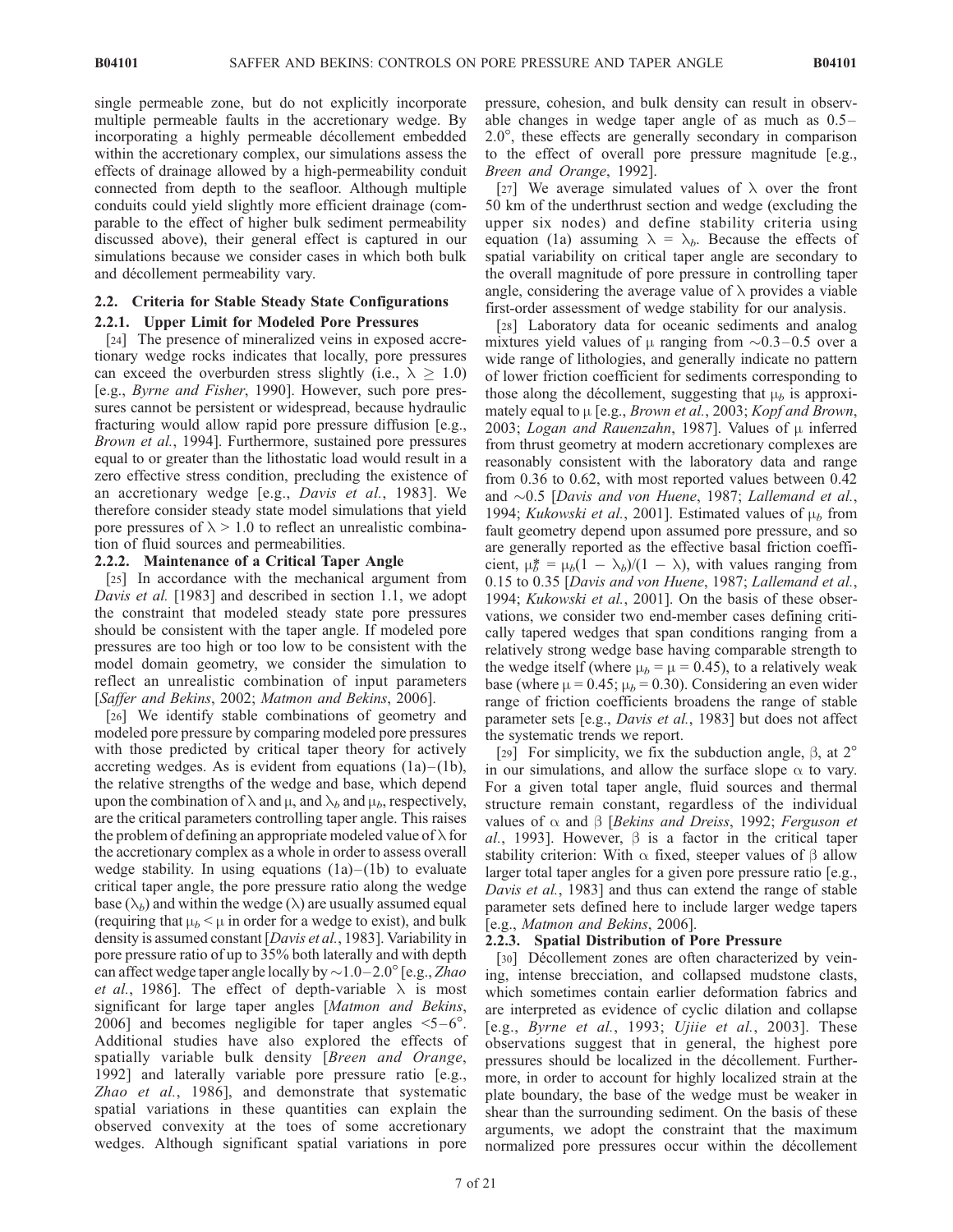

**Figure 5.** Examples of modeled pore pressure ratio,  $\lambda$ , for (a)  $\alpha = 9^\circ$  with log  $k_0 = -20.5$ ; (b)  $\alpha = 9^\circ$ with log  $k_0 = -19.5$ ; (c)  $\alpha = 3.5^\circ$  with log  $k_0 = -20.5$ ; and (d)  $\alpha = 3.5^\circ$  with log  $k_0 = -19.5$ . In Figures 5b and 5c, the steep wedge with high permeability and shallow wedge with low permeability both result in simulated pore pressures that yield stable wedges. In Figure 5a, the steep wedge with low permeability leads to extremely large values of  $\Gamma \cdot L/K$  and pore pressures well above lithostatic, and it is supercritical. In Figure 5d, the shallow wedge with high permeability results in a small value of  $\Gamma \cdot L/K$  and low pore pressures, and it is subcritical.

and underthrusting sediments, along a significant portion of the model length.

#### 3. Modeling Results

[31] Figure 5 shows example contour plots of the normalized pore pressures to illustrate the range of cases obtained with the model. Results from two steep taper angle and two shallow taper angle prisms with contrasting low and high bulk permeabilities are shown. The simulated pore pressures for the shallow wedge with low permeability and the steep wedge with high permeability both yield stable wedges, meaning that modeled values of  $\lambda$  are consistent with their geometry as predicted by critical taper theory (Figures 5b and 5c). In contrast, the steep wedge with low permeability leads to pore pressures well in excess of those consistent with its taper angle (and also well above lithostatic), and is thus classified as supercritical (Figure 5a). Similarly, the shallow wedge with high permeability results in pore pressures well below those required for its taper angle, and is therefore subcritical (Figure 5d).

[32] We use this approach to explore the range of parameters that result in stable versus unstable wedges. To define the sensitivity of pore pressure to each model variable, we define a ''base case'' scenario in which the other model parameters are fixed. For the simulations shown in Figures 6a-6e, unless otherwise noted, subduction angle (B) is held constant at  $2^\circ$ ,  $k_0 = 10^{-20}$  m<sup>2</sup>, décollement permeability is  $10^{-15}$  m<sup>2</sup>,  $v_p = 4$  cm yr<sup>-1</sup>, and the incoming sediment section is 1000 m thick, with 500 m accreted. We present the results of a comprehensive sensitivity analyses by plotting modeled pore pressure ratio,  $\lambda$ , as a function of each model variable: bulk permeability, décollement permeability, incoming sediment thickness, sediment partitioning, and plate convergence rate (Figures 6a – 6e). Each point in Figures 6a–6e represents a single steady state model

simulation; each curve represents a suite of model simulations obtained by varying the taper angle while holding the labeled parameter fixed. The difference in modeled pore pressure between curves indicates the sensitivity of pore pressure to the parameter.

[33] For a given set of model inputs, simulated pore pressures may range from near-hydrostatic to near-lithostatic values as the model domain taper angle is increased (e.g., Figure 6a, curve for  $k_0 = -20.5$ ). This occurs because more steeply tapered model geometries drive larger fluid sources (e.g., Figure 3a), and are characterized by longer drainage path lengths. The solid and dashed curves in Figures  $6a - 6e$  show stable taper angles defined by equations (1a) – (1b) as a function of pore pressure ratio,  $\lambda$ , for friction coefficients  $\mu_b = \mu = 0.45$  and  $\mu_b = 0.30$ ;  $\mu = 0.45$ , respectively. (Note that each stability curve corresponds to the lower curve of *Dahlen* [1984] for separate choices of  $\mu_b$ and  $\mu$ .) We consider the area between the curves to reflect a feasible combination of parameters. With other simulation parameters fixed, a range of model domain taper angles from  $2.5^{\circ}$  to  $11^{\circ}$  may result in pore pressures which define a subcritical wedge for small taper angles, a stable wedge for moderate taper angles, and a supercritical wedge for large taper angles (Figures 6a–6e). We report the range of stable taper angles defined in Figures 6a–6e as a function of bulk permeability (Figure 7a), décollement permeability (Figure 7b), sediment thickness (Figure 7c), sediment partitioning (Figure 7d), and plate convergence rate (Figure 7e).

## 3.1. Effect of Permeability Structure on Pore Pressures

[34] Sediment bulk permeability has a strong effect on simulated pore pressure. As  $k_0$  is decreased from 3  $\times$  $10^{-19}$  m<sup>2</sup> to  $3 \times 10^{-22}$  m<sup>2</sup>, simulated values of  $\lambda$ increase from 0.52 (hydrostatic) to 0.77 for models with  $\alpha = 0.5^{\circ}$  ( $\alpha + \beta = 2.5^{\circ}$ ), and from 0.53 to  $\gg 1.0$  for models with  $\alpha = 9^{\circ}$  ( $\alpha + \beta = 11^{\circ}$ ) (Figure 6a). For values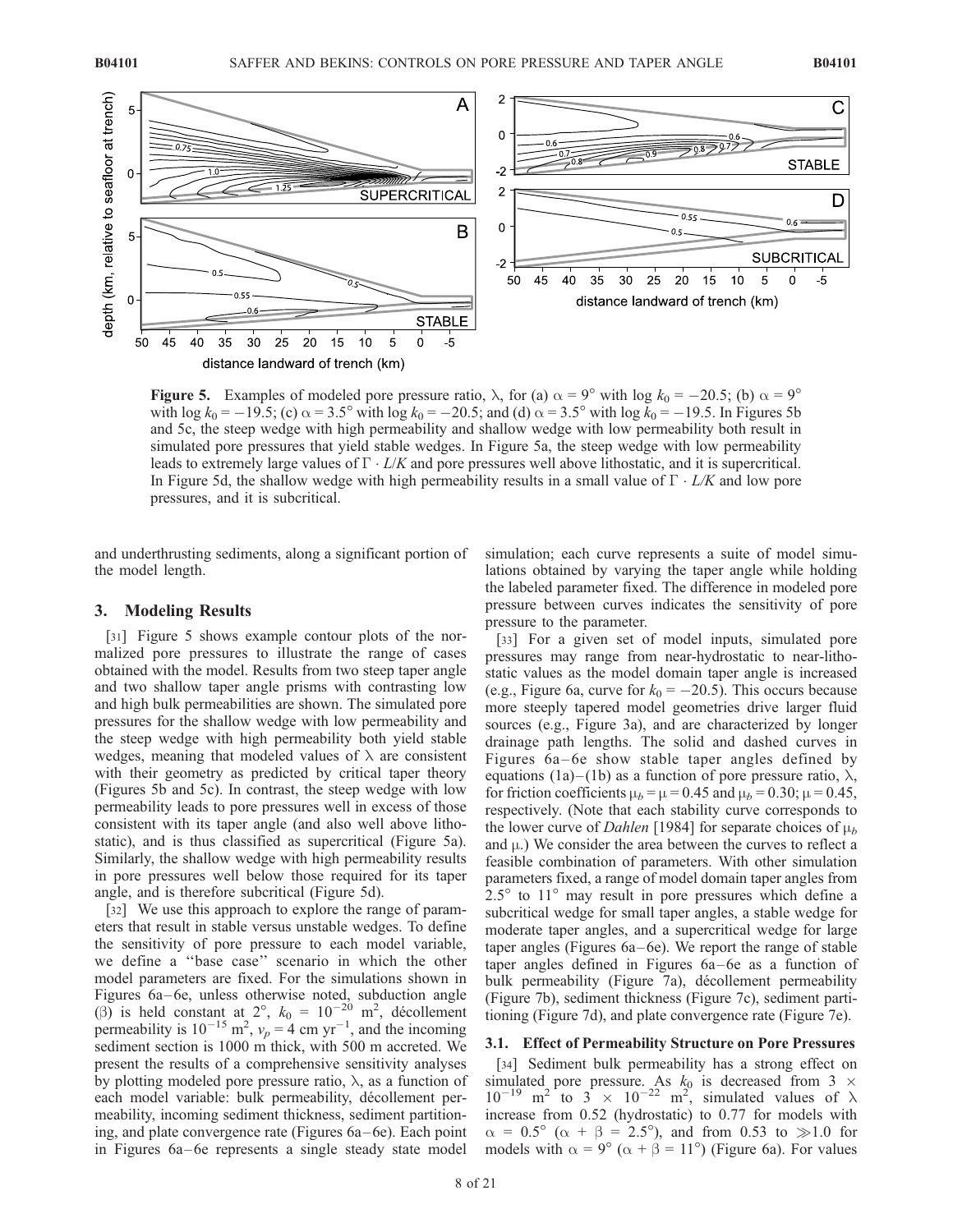

Figure 6. Results of pore pressure sensitivity analysis, showing total taper angle of accretionary wedges  $(\alpha + \beta)$  versus modeled pore pressure ratio ( $\lambda$ ) averaged over the front 50 km of the complex. Dots represent individual steady state model results. Model simulations are for the ''base case'' described in the text except for the individual parameter explored in each panel. Solid and dashed lines show critically tapered coulomb wedges for a strong ( $\mu_b = \mu = 0.45$ ) and weak ( $\mu_b = 0.3$ ;  $\mu = 0.45$ ) décollement, respectively. Taper angle versus simulated  $\lambda$  is shown for varying (a) bulk permeability; (b) decollement permeability; (c) thickness of incoming sediment; (d) percentages of sediment accretion; and (e) plate convergence rate.

of  $k_0 > 10^{-19}$  m<sup>2</sup>, pore pressures tend toward hydrostatic values regardless of model geometry. Consequently, the taper angles for which modeled pore pressures fall in the stable field decrease from  $8-12.5^\circ$  to  $\leq 2.5^\circ$  with decreasing  $k_0$  (Figures 6a and 7a). For high-permeability simulations, stable taper angles are high and span a range from  $8^\circ$  to  $12.5^\circ$ . As permeability is decreased (and modeled pore pressure increases), the range of critical taper angles defined by our criteria narrows. This is a direct result of the critical taper solution [*Davis et al.*, 1983], in which the importance of friction coefficient diminishes with increased pore pressure (equations  $(1a)$ – $(1b)$ ).

[35] Modeled pore pressures are less sensitive to décollement permeability than to bulk permeability (Figure 6b). However, conduit permeability does affect pore pressures; in particular, low décollement permeability can lead to nearly undrained conditions in the underthrust section, which dewaters primarily upward to the higher-permeability décollement [e.g., Carson and Screaton, 1998; Le Pichon et al., 1993]. High conduit permeability ( $>5 \times 10^{-14}$  m<sup>2</sup>) results in pore pressures that are close to hydrostatic ( $\lambda$  =  $0.52$ ) regardless of model geometry, whereas a décollement permeability of  $10^{-15}$  m<sup>2</sup> results in pore pressures ranging from hydrostatic for models with  $\alpha = 0.5^{\circ}$ , to  $\lambda = 0.79$  for models with  $\alpha = 9^{\circ}$  (Figure 6b). Décollement permeability may affect critical taper, but the strength of its effect depends on bulk permeability. For our base case  $(k_0 =$  $10^{-20}$  m<sup>2</sup>), increasing décollement permeability from  $10^{-15}$  m<sup>2</sup> to  $10^{-13}$  m<sup>2</sup> increases stable taper angle only slightly, from  $7.4-9.7^\circ$  to  $8.3-12.7^\circ$  (Figure 7b). For lower bulk permeability ( $k_0 = 10^{-21}$  m<sup>2</sup>) stable taper angle increases from  $4.\overline{4} - \overline{4}.\overline{6}^{\circ}$  to  $8.1 - 12.6^{\circ}$  over the same range of decollement permeability (Figure 7b). Pore pressures are more sensitive to décollement permeability if matrix permeability is low, because the low bulk permeability limits drainage from sediment near the base of the accreted wedge and in the underthrust section. These results are consistent with those of Screaton et al. [1990], who found high sensitivity to decollement permeability in the northern Antilles complex where bulk permeability is low.

[36] Interestingly, the sensitivity of pore pressure to décollement permeability is highest for large taper angles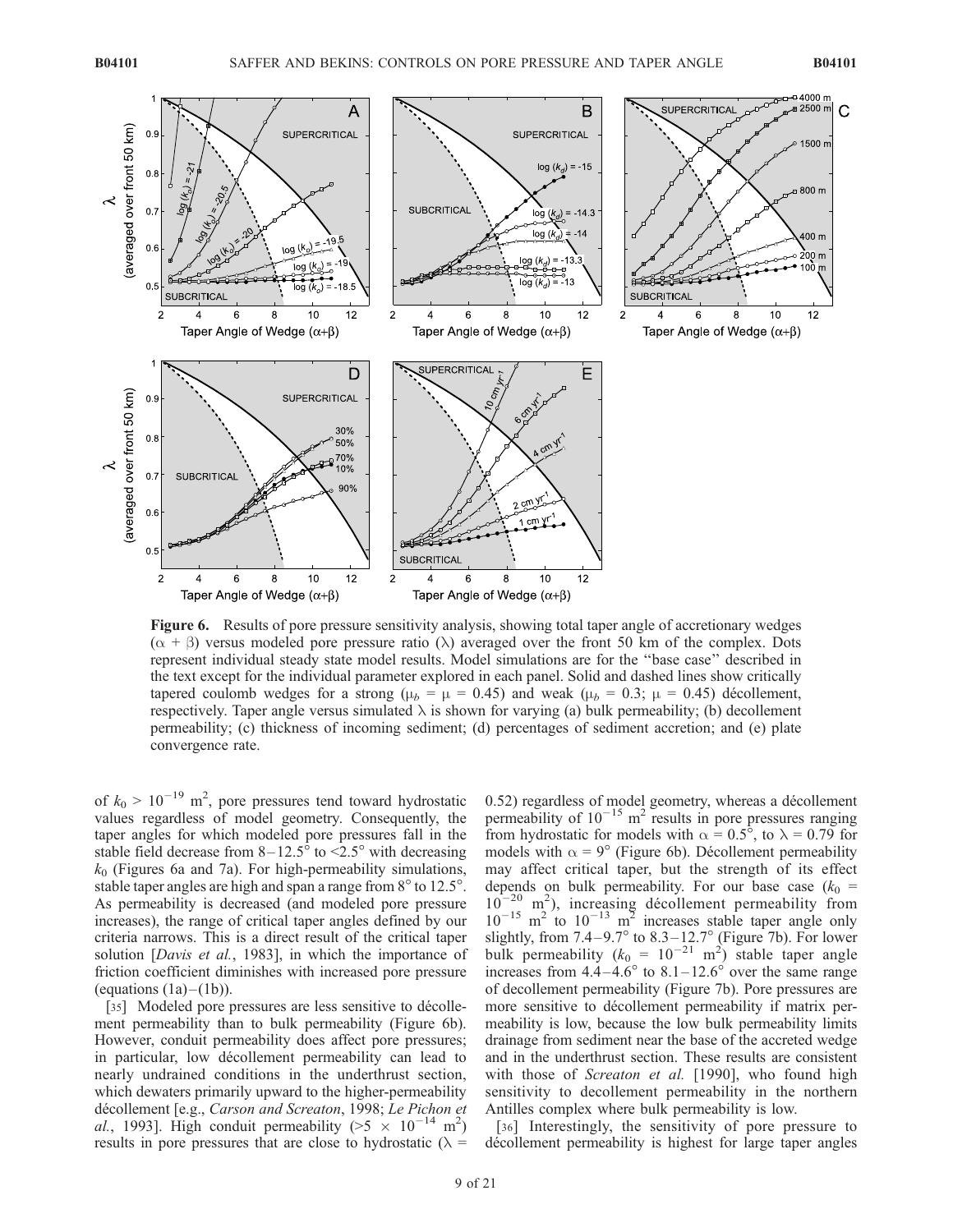

**Figure 7.** Stable total taper angles ( $\alpha + \beta$ ) identified using the criteria described by equations (1a)–(1b) and shown in Figure 6, plotted as a function of (a) permeability intercept (log  $k_0$ ); (b) decollement permeability; (c) incoming sediment thickness; (d) sediment partitioning between accretion and underthrusting; and (e) plate convergence rate. The curves for each scenario indicate the range of stable taper angles consistent with end-member strong (solid lines) and weak (dashed lines) décollements shown in Figure 6. In Figures 7b–7e, results are shown for values of  $log k_0 = -20$  (solid lines) and  $-21$  (dashed lines).

and becomes negligible for taper angles  $\langle 4^\circ$  (Figure 6b). The impact of a high-permeability conduit is amplified in thicker, steeper complexes, because it shortens the drainage path length for sediment in the underthrust section and at the base of the accreted prism. In shallowly tapered wedges, a high-permeability conduit has a smaller effect because the drainage path length for all sediment is short.

## 3.2. Effect of Sediment Thickness and Partitioning on Pore Pressures

[37] The thickness of incoming sediment has a pronounced effect on pore pressure (Figure 6c). As sediment thickness increases from 100 m to 8000 m, modeled pore pressures increase from  $\lambda = 0.52$  (hydrostatic) to  $\lambda = 0.85$ for models with  $\alpha = 0.5^{\circ}$ , and from  $\lambda = 0.56$  to  $\lambda \gg 1.0$  for models with  $\alpha = 9^{\circ}$ . For our base case of  $k_0 = 10^{-20}$  m<sup>2</sup>, taper angles for which modeled pore pressures fall into the stability field decrease from  $8.25-12.4^{\circ}$  to  $3.9-4.8^{\circ}$ (Figures 6c and 7c). With lower bulk permeability  $(k_0 =$  $10^{-21}$  m<sup>2</sup>), stable taper angles range from 7.5– $10^{\circ}$  for a 100-m-thick section to  $2^{\circ}$  for thicknesses  $>4000$  m (Figure 7c). Notably, even for high permeabilities characteristic of a sand-rich lithology, a thick sediment section can drive pore pressures to near-lithostatic values. As the model taper angle is increased, the sensitivity of pore pressure to sediment thickness changes slightly (spacing of curves in Figure 6c), and only for thicknesses <1500 m.

[38] The strong sensitivity of pore pressure to sediment thickness is due to three factors: (1) fluid sources over the front 20–40 km of the complex increase with sediment thickness [Bekins and Dreiss, 1992] (Figure 3b), (2) sediment thickness controls drainage path length, and (3) thicker sediment sections result in lower porosities, and thus lower permeabilities, within the model domain.

[39] The partitioning of sediment between accretion and underthrusting has a relatively small effect on pore pressures. Pore pressures are hydrostatic for all models with  $\alpha$  =  $0.5^{\circ}$ , regardless of the amount of sediment accreted (Figure 6d). As model geometry is steepened to  $\alpha$  = 9°, pore pressures are highest ( $\lambda = 0.80$ ) for nearly equal partitioning  $(30-50\%$  accreted), and are only slightly lower when most of the incoming section is either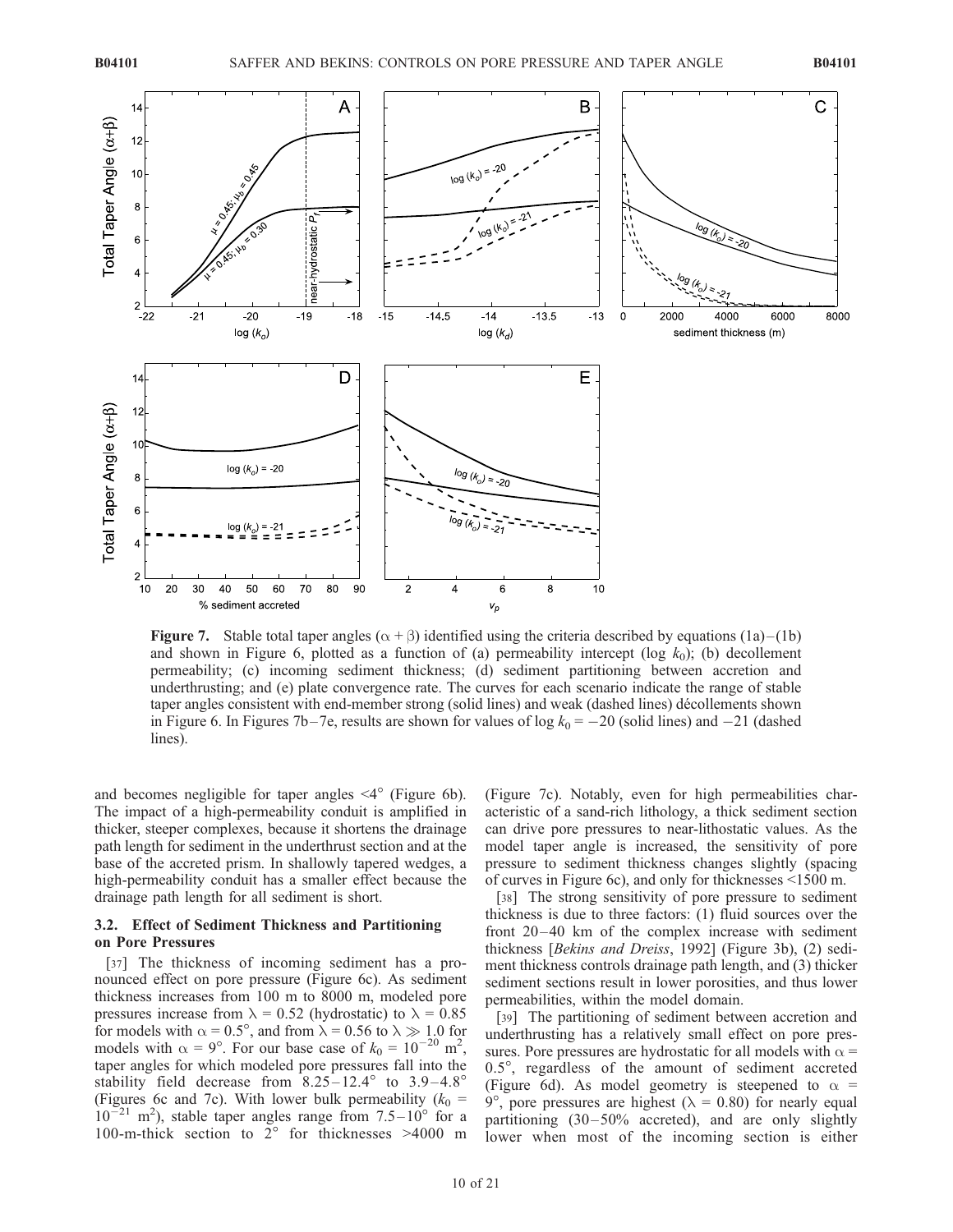accreted ( $\lambda = 0.66$ ) or underthrust ( $\lambda = 0.72$ ). Consequently, partitioning of sediment between accretion and underthrusting has a small effect on stable taper angle (Figure 7d).

# 3.3. Effect of Plate Velocity on Pore Pressures

[40] For our base case scenario and a plate convergence rate of 1 cm  $yr^{-1}$ , pore pressures range from hydrostatic for models with a 2.5° taper angle, to a maximum value of  $\lambda$  =  $0.57$  for an  $11^{\circ}$  taper angle. In contrast, for a convergence rate of 10 cm  $yr^{-1}$ , modeled pore pressures range from hydrostatic to  $\lambda$  > 1.0 (Figure 6e). Correspondingly, as  $v_p$  is increased from 1 to 10 cm  $yr^{-1}$ , the range of taper angles for which modeled pore pressures fall in the stable field decreases from  $8.\overline{1} - 12.2^{\circ}$  to  $6.5 - 7^{\circ}$  (Figure 7e). For lower bulk permeability ( $k_0 = 10^{-21}$  m<sup>2</sup>), the field of stable taper angles narrows and ranges from  $7.8-11.3^{\circ}$  to  $4.7-5^{\circ}$ (Figure 7e). Simulated pore pressures are sensitive to plate convergence rate because it partly controls the burial and accretion rate, and thus the resulting compaction-driven fluid sources (equation (2) and Figure 3d) [Saffer and Bekins, 2002].

#### 4. Discussion

#### 4.1. Comparison to Active Accretionary Systems

[41] Our modeling results support the idea that pore pressure can be related to the combination of  $\Gamma$ , L, and K [*Neuzil*, 1995]. In his analysis, *Neuzil* [1995] showed that for values of  $\Gamma$   $\cdot$   $L/K$  > 1, significant overpressures (corresponding to a head gradient of  $dh/dl = 1$ ) should be expected. To evaluate the applicability of this analysis to accretionary complexes, we consider representative values of  $\Gamma$ ,  $L$ , and  $K$  for our model simulations, and then plot modeled values of normalized pore pressure as a function of the quantity  $\Gamma$   $\cdot$  *L/K* (Figure 8). We report simulated pore pressures using the excess pore pressure ratio  $\lambda^*$  (where  $\lambda^*$  =  $(P - P_h)/(P_l - P_h)$ ;  $\lambda^* = 0$  for hydrostatic pore pressure and  $\lambda^* = 1$  for lithostatic pore pressure) [Shi and Wang, 1988], because it accounts for the pore pressure in excess of hydrostatic, whereas the pore pressure ratio  $\lambda$  (where  $\lambda =$  $P_h/P_l$ ) varies even for hydrostatic pore pressure, depending upon the average sediment bulk density. We define  $\Gamma$  as the average fluid source term within the underthrusting sediment between 22 and 28 km from the trench, L as the path length upward to the décollement from the center of the underthrusting sediment column and along the décollement to the trench, and K as the harmonic mean of element-wise hydraulic conductivities along the path of length L. In our model domains, the average bulk density of the sediment column varies from 2140 to 2510 kg m<sup> $-3$ </sup>; as a result, a unit head gradient ( $dh/dl = 1$ ) corresponds to values of  $\lambda^*$  ranging from 0.70 to 0.92.

[42] For the full range of taper angles, sediment thicknesses, and permeabilities we investigated, modeled pore pressures corresponding to  $dh/dl \geq 1.0$  are generated in almost all cases where  $\Gamma \cdot L/K > 1$ , consistent with *Neuzil's* [1995] result (Figure 8). Furthermore, our simulations exhibit a trend of systematically increasing pore pressure, with small overpressures beginning at values of  $\Gamma \cdot L/K$  as low as  $\sim 0.01$  (Figure 8). Although such a direct scaling of overpressure with  $\Gamma \cdot L/K$  has not been investigated in detail previously, it is consistent with the conceptual model that



Figure 8. Plot showing relationship between the quantity  $(\Gamma \cdot L/K)$  versus simulated pore pressure ratio  $(\lambda^*)$  for model runs with varying  $k_0$  (solid circles) and with varying incoming sediment thickness and plate convergence rate (open circles). Gray shaded region shows range of values for  $\lambda^*$  corresponding to  $dh/dl = 1$  in our models, defined by  $\lambda^* = P_h/(P_l - P_h).$ 

overpressure is dynamically controlled by the combination of fluid sources, hydraulic conductivity, and drainage path length.

[43] Our results indicate that the primary factors in controlling pore pressure in accretionary complexes are sediment permeability, sediment thickness, and plate convergence rate. With a limited number of natural examples, it is not straightforward to isolate the effects of individual parameters and rigorously test our models by comparison with active accretionary complexes. In addition, the incoming sediment section has been drilled and characterized in detail at only a small number of active subduction zones. Direct comparison is also complicated because in many instances the parameters are linked and have competing effects. For example, sediment thickness has been observed to vary inversely with convergence rate (slower convergence is strongly correlated with thicker sediment sections, whereas faster convergence is correlated with thinner sediment sections) [e.g., *Clift and Vannucchi*, 2004]. In this case, the two linked factors have competing effects: thinner sediments tend to drive lower pore pressures, but faster convergence drives higher pore pressures. Thicker sediments are also commonly associated with higher deposition rates, a predominance of silty or sandy turbidites, and presumably higher permeability [e.g., Brown and Westbrook, 1988; Underwood and Bachman, 1982], although it is important to note that this is not always true [*Underwood*, 2006]. In this case, the two factors should again exhibit competing effects: thicker sediments tend to drive higher pore pressures, but a higher permeability tends to result in lower pore pressures.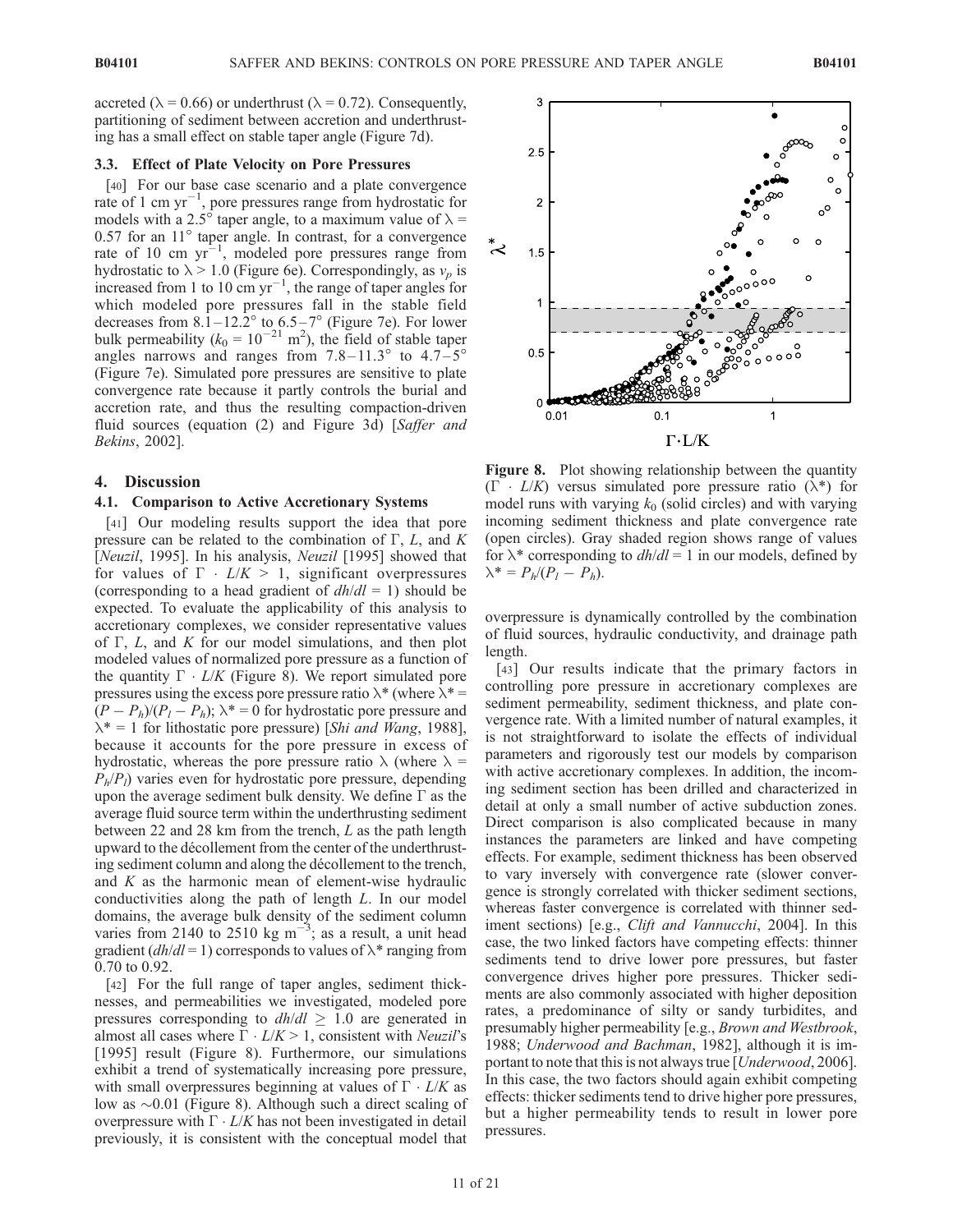| Margin                       | $\alpha$              |                       | Sediment<br>Thickness, m | $V_p$<br>$cm \ yr^{-1}$ | Percent of Incoming<br>Section Dominated by<br>Muds and Clays | k From Inverse<br>Modeling, $m^2$                 | Data Sources <sup>a</sup> |
|------------------------------|-----------------------|-----------------------|--------------------------|-------------------------|---------------------------------------------------------------|---------------------------------------------------|---------------------------|
| Northern Antilles            | $1 \pm 0.25^{\circ}$  | $2 \pm 0.25^{\circ}$  | 700                      | 2.8                     | $90 \pm 6$                                                    | $7 \times 10^{-22}$ to<br>$3.4 \times 10^{-20}$   | 1, 2, 3                   |
| Nankai (Muroto)              | $1.5 \pm 0.3^{\circ}$ | $2.5 \pm 0.3^{\circ}$ | $\sim$ 1000              | 6.5                     | $82 \pm 7$                                                    | $3.5 \times 10^{-20}$ to<br>$4.5 \times 10^{-19}$ | 4, 5                      |
| Nankai (Ashizuri)            | $5.0 \pm 0.5^{\circ}$ | $4.0 \pm 0.5^{\circ}$ | $\sim$ 1300              | 6.5                     | $50 \pm 22$                                                   |                                                   | 4                         |
| Northern Cascadia            | $5.5 \pm 0.5^{\circ}$ | $3.5 \pm 0.5^{\circ}$ | 2500                     | 3.7                     | $60 \pm 17$                                                   | $5.6 \times 10^{-19}$ to<br>$1.4 \times 10^{-18}$ | 6, 7, 8, 9                |
| Eastern Aleutian             | $2 \pm 1^{\circ}$     | $3 \pm 1^{\circ}$     | >1500                    | 6.5                     | $66 \pm 30$                                                   | _                                                 | 6, 10                     |
| Mexico<br>(DSDP Leg 66 area) | $8.5 \pm 1^{\circ}$   | $7.5 \pm 1.5^{\circ}$ | $670 - 800$              | 8.5                     | $26 \pm 5$                                                    | _                                                 | 11, 12                    |

Table 2. Summary of Data From Drilling at Active Accretionary Complexes Shown in Figure 9

<sup>a</sup>Sources are 1, Mascle et al. [1988]; 2, Dixon et al. [1998]; 3, Bekins et al. [1995]; 4, Moore et al. [2001]; 5, Saffer and Bekins [1998]; 6, Kulm et al. [1973]; 7, Westbrook et al. [1994]; 8, Wang [1994]; 9, Giambalvo et al. [2000]; 10, Davis and von Huene [1987]; 11, J. C. Moore et al. [1982]; and 12, Watkins et al. [1981].

[44] In light of these limitations, we test our model by comparing the systematic relationships predicted by our sensitivity analysis with (1) available data from drilling in active subduction-accretion complexes (Table 2), (2) inverse modeling results from detailed studies of individual accretionary complexes, and (3) data from geophysical studies that constrain sediment facies and thickness for a larger number of margins (Table 3). In all cases, we evaluate whether existing data are consistent with our model results.

[45] Many subduction complexes characterized by margin wedges extending to the trench are nonaccretionary, such as those offshore of Costa Rica, Guatemala, northern Japan, and Nicaragua [e.g., Kimura et al., 1997; von Huene and Lallemand, 1990; Vannucchi et al., 2001]. Because these complexes are not actively accreting, our model results are not applicable. Other areas are characterized by long-term tectonic erosion [e.g., Clift and Vannucchi, 2004], but have a narrow modern actively deforming wedge [e.g., Moran-Zenteno et al., 1996; McMillen et al., 1982; Lallemand et al., 1994]. Because these areas (e.g., Mexico, Chile) are characterized by modern active accretion, critical taper theory is applicable and we include them in our discussion.

[46] In general, lithology (and thus permeability) have been sampled by drilling and are best documented at margins characterized by thin  $(<\sim$ 3 km) incoming sediment sections. These margins should more clearly exhibit the effect of sediment permeability on pore pressure, because large variations in sediment thickness do not obscure its effects [e.g., Saffer and Bekins, 2002]. At margins characterized by thick sediment sections, the effect of permeability is less well documented, and is difficult to isolate from the effects of sediment thickness. However, for all thick  $(\geq 3$  km) sediment sections reported in previous work, the incoming sediments are primarily composed of turbidites, with very little hemipelagic or pelagic material (Table 3 and references therein). Thus, in these examples, the smaller variability in sediment lithology allows us to evaluate the effects of sediment thickness. Below, we discuss (1) the role of permeability by focusing on those margins with thinner sections, where variability in lithology is greater and in which the effects of permeability are not obscured by the effects of sediment thickness; and (2) the role of sediment thickness by

focusing on margins with thicker sediment sections, in which lithology is apparently less variable.

#### 4.1.1. Effects of Permeability

[47] Formation-scale permeability is generally not well known in accretionary complexes, due to partial penetration and recovery of the sedimentary section in many cases, and a lack of laboratory permeability measurements and in situ tests at high spatial resolution down section. The only data set that is both consistently available from drilling and related to bulk sediment permeability is core

Table 3. Summary of Data From Active Accretionary Complexes Shown in Figure 10

| Margin                                      | Notation in<br>Figure 10 | Thickness,<br>m | Taper<br>Angle, deg | Data<br>Sources <sup>a</sup> |
|---------------------------------------------|--------------------------|-----------------|---------------------|------------------------------|
| Mexico                                      | МX                       | 500             | 16                  | 1, 2                         |
| Java                                        | JA                       | 550             | 7.9                 | 2, 3                         |
| Northern Antilles                           | NA                       | 700             | 3                   | 4, 5, 6                      |
| Eastern Aleutian<br>$(160^{\circ}$ W)       | AL                       | 925             | 9.2                 | 7                            |
| Nankai (Muroto)                             | MUR                      | 1000            | 4                   | 8, 9                         |
| Nankai (Ashizuri)                           | ASH                      | 1100            | 9                   | 8                            |
| Central Sumatra                             | <b>CS</b>                | 1300            | 7.1                 | 2, 3, 10, 11                 |
| Sunda                                       | SU                       | 1800            | 5.9                 | 12                           |
| Chile                                       | <b>CH</b>                | 2000            | 13.5                | 13, 14                       |
| Nicobar                                     | NI                       | 2300            | 5.9                 | 3                            |
| Eastern Aleutian<br>$(148 - 150^{\circ} W)$ | EA                       | 2500            | 5                   | 15                           |
| Northern Cascadia                           | NC                       | 2500            | 9                   | 16                           |
| Central Aleutian<br>$(172 - 176^{\circ} W)$ | CA                       | 2950            | 8                   | 17                           |
| Southern Cascadia                           | <b>SC</b>                | 3000            | 5.7                 | 18, 19                       |
| Andaman                                     | AN                       | 4000            | 3.5                 | 2, 3                         |
| Luzon                                       | LU                       | 4300            | 4.7                 | 20, 21                       |
| Burma                                       | BU                       | 6000            | 3.5                 | 2, 3                         |
| Southern Antilles                           | <b>SA</b>                | 6300            | 3.6                 | 22, 23                       |
| Makran                                      | МA                       | 7000            | 2.9                 | 24, 25, 26                   |

<sup>a</sup>Sources are 1, McMillen et al. [1982]; 2, J. C. Moore et al. [1982]; 3, Moore et al. [1980]; 4, Westbrook [1982]; 5, Westbrook et al. [1988]; 6, Mascle et al. [1988]; 7, Stevenson et al. [1983]; 8, Moore et al. [2001]; 9, Gulick et al. [2004]; 10, Karig et al. [1980]; 11, Schlüter et al. [2002b; 12, Kopp et al. [2001]; 13, Polonia et al. [1999]; 14, Laursen et al. [2002]; 15, Davis and von Huene [1987]; 16, Westbrook et al. [1994]; 17, McCarthy and Scholl [1985]; 18, Gerdom et al. [2000]; 19, Flueh et al. [1998]; 20, Karig and Sharman [1975]; 21, Hayes and Lewis [1984]; 22, Brown and Westbrook [1988]; 23, Lallemand et al. [1994]; 24, Schlüter et al. [2002a]; 25, Minshull and White [1989]; and 26, Kukowski et al. [2001].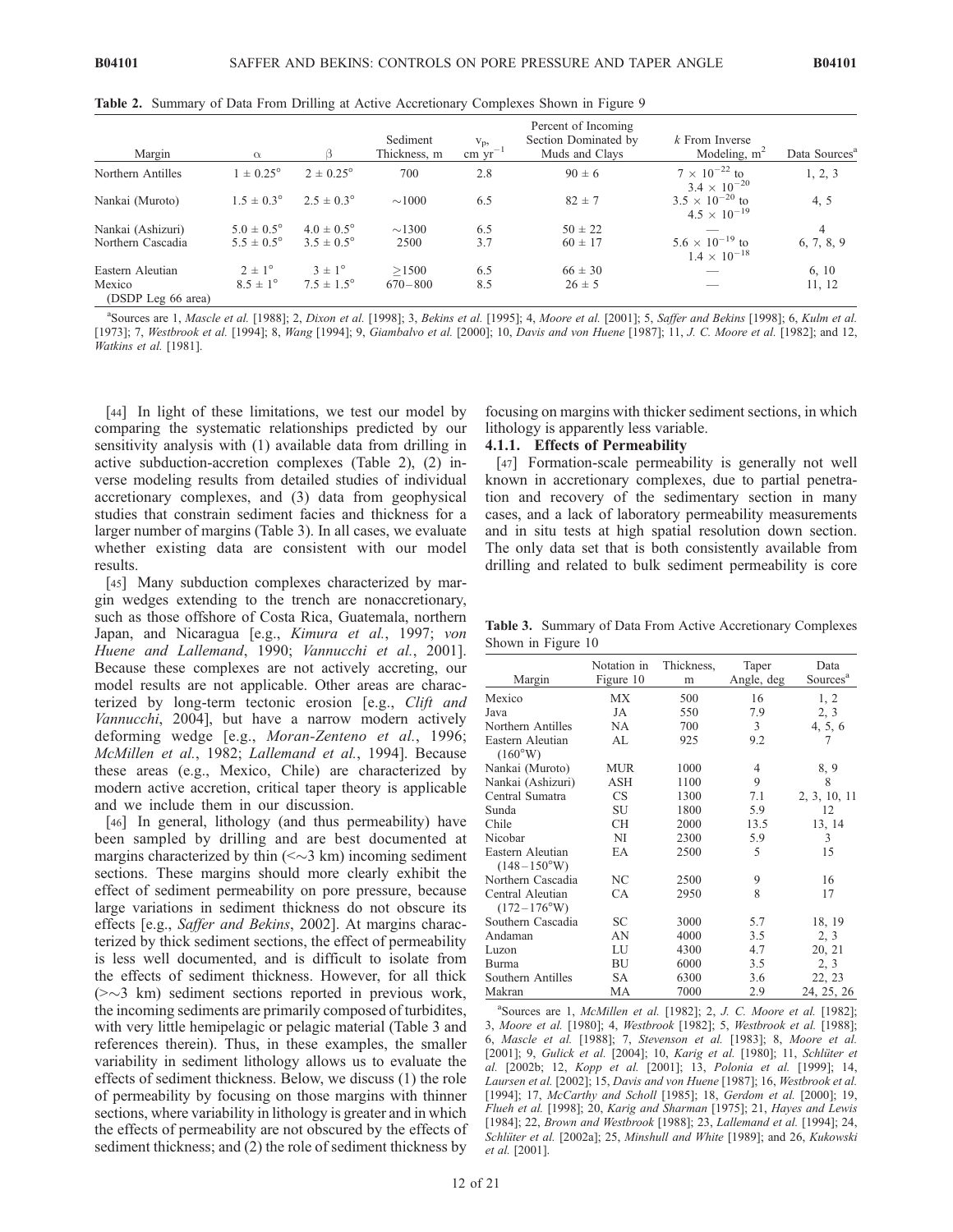

Figure 9. (a) Taper angles of active subduction-accretion complexes where the incoming sediment section has been sampled by drilling, plotted as a function of lithology as taken from visual core descriptions (VCDs) and determined by caliper measurements, and as summarized in Table 2. Horizontal error bars indicate uncertainty in lithology and vertical error bars indicate along-strike variations in taper angle. NA, northern Antilles; MUR, Nankai Muroto; EA, eastern Aleutians; NC, north Cascadia; ASH, Nankai Ashizuri; MX, Mexico. (b) Plot of taper angle versus permeability determined from direct measurements and site-specific inverse modeling studies. Permeability estimates are from (1) inverse modeling of the northern Antilles [Bekins et al., 1995], (2) measurements on core samples from the northern Antilles [*Taylor and Leonard*, 1990], (3) inverse modeling of eastern Nankai [*Saffer and Bekins*, 1998], (4) measurements on core samples from eastern Nankai [Taylor and Fisher, 1993], (5) inverse modeling of northern Cascadia [Wang, 1994], (6) data from distal hemipelagic sediments and turbidites offshore Cascadia [Giambalvo et al., 2000], and (7) a summary of data for Cascadia [Carson and Westbrook, 1995]. For inverse model permeability estimates and the direct measurements of Taylor and Fisher [1993] and Giambalvo et al. [2000], the range of permeabilities shown is for a range of porosities from 10 to 30%, using the permeability-porosity expression from each detailed study. For direct measurements from northern Antilles, the range shown represents the full range of measured values.

lithostratigraphy. To test if our model is consistent with the characteristics of active accretionary complexes, we use the percentage of fine-grained sediment in the incoming sediment section (mud- and clay-dominated) as a proxy for permeability. This approach compares the relative differences, but not absolute magnitudes, of effective sediment permeability among active systems. We define the percentage of fine-grained material by summing the thickness of mud- and clay-rich sediment described in Deep Sea Drilling Project (DSDP) and ODP visual core descriptions (VCDs), and dividing this sum by the total recovered sediment thickness (Table 2). The minimum and maximum errors in this estimate are based on the amount of drilled but unrecovered sediment; all unrecovered sediment is assumed to be sand to obtain the minimum clay percentage estimate, or clay in the case of the maximum estimate. Error bars are large in some cases, owing to low core recovery. At the northern Antilles and Nankai subduction zones, recovery from ODP drilling has been high, and thus errors in estimating lithologic composition are small.

[48] In cases where coring was discontinuous or stratigraphic units were only partially penetrated, lithostratigraphic units are defined by a combination of drilling and seismic reflection [e.g., J. C. Moore et al., 1982]. In such cases, the core lithology and uncertainty within each stratigraphic unit are assumed constant with depth and the same as the drilled portion. At the Mexico, eastern Aleutian, and Cascadia margins, we combined data from reference sites drilled into proximal trench turbidites (sites 487, 180, and 888) with data from distal fan sections drilled through to basement (sites 486, 178, and 174) to generate composite stratigraphic columns. At Cascadia Site 888, the recovery rate was low, but caliper logs allowed identification of unrecovered sandy intervals [Westbrook et al., 1994].

[49] Existing data from drilling are consistent with our model, which predicts steeper critical taper angles for accretionary complexes composed of coarser-grained (presumably higher-permeability) sediment, and shallower taper angles for complexes dominated by fine-grained sediment (Figure 9a). Summarized below are six systems representing a progression from lowest to highest taper angle and lowest to highest permeabilities. Systems dominated by low-permeability, fine-grained pelagic and hemipelagic sediment, such as northern Antilles [Mascle et al., 1988; Zwart et al., 1997; Moore and Biju-Duval, 1984] and eastern Nankai (termed the Muroto transect) [Moore et al., 2001; Underwood et al., 1993; Taira et al., 1992] maintain shallow taper angles of  $\sim$ 2.7° and  $\sim$ 4°, respectively. Those characterized by high-permeability, coarse-grained terrigenous sediment, such as Mexico [J. C. Moore et al., 1982; McMillen et al., 1982] and northern Cascadia [Westbrook et al., 1994; Underwood, 2002, 2006] maintain steep taper angles of  $\sim 16^{\circ}$  and  $\sim 8 - 10^{\circ}$ , respectively. Although the plate convergence rate ranges from 2.8 to 7.0 cm/yr in these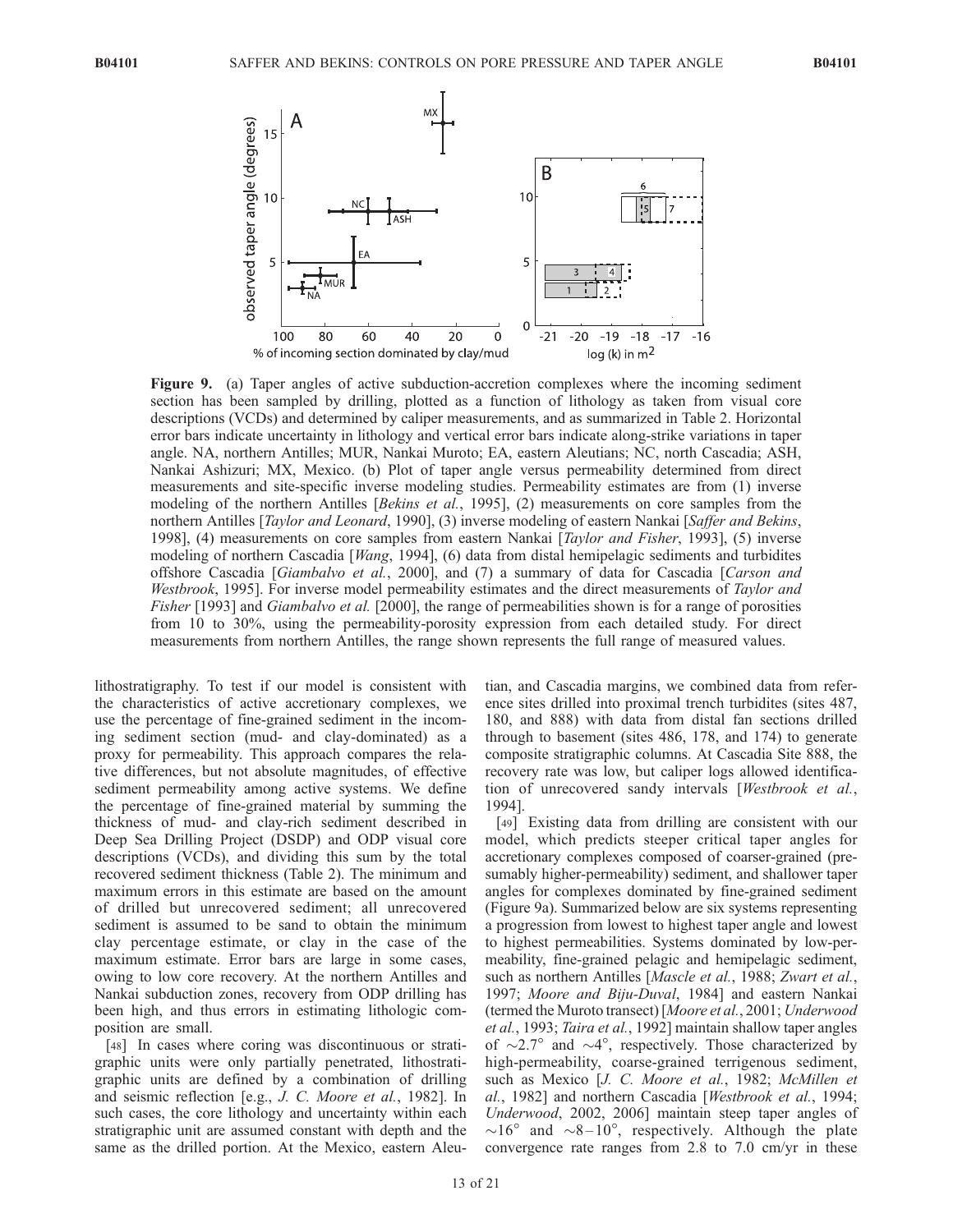examples, variation over the observed range should have a second-order effect on taper angle when compared with variation in permeability, based on the results of our sensitivity analysis (Figure 7e) [see also Saffer and Bekins, 2002].

[50] The northern Antilles accretionary wedge is dominated by a pelagic, clay-rich incoming sediment section approximately 700 m thick and is shielded from terrigenous sediment derived from the South American continent by a basement high, the Tiburon Rise [Mascle et al., 1988; Shipley et al., 1995; Brown and Westbrook, 1988]. This clay-rich section is characterized by high compressibility and low permeability [e.g., Zwart et al., 1997; Taylor and *Leonard*, 1990]. The plate convergence rate is  $\sim$ 2.8 cm yr<sup>-1</sup> [Dixon et al., 1998]. The northern Antilles accretionary wedge is characterized by a shallow taper angle of  $\sim 2.7^{\circ}$ [Westbrook et al., 1988; Speed et al., 1984; Westbrook et al., 1984]. High pore pressures are inferred from the wedge geometry [e.g., Davis, 1984], as well as from porosity data collected by drilling [e.g., Moore and Tobin, 1997; Saffer, 2003].

[51] The eastern Nankai (Muroto) accretionary complex is characterized by a  $\sim$ 1000-m-thick, dominantly hemipelagic incoming sediment section, with some intercalated ash layers [Moore et al., 2001]. The plate convergence rate has been estimated at 4.0 cm  $yr^{-1}$  on the basis of plate models [Seno et al., 1993], and more recently at 5.5-6.5 cm  $yr^{-1}$  on the basis of GPS data [Ito et al., 1999; Miyazaki and Heki, 2001]. As predicted for complexes dominated by finegrained (and thus low-permeability) sediment, the taper angle of the eastern Nankai wedge is shallow, at  $\sim$ 4° [Moore et al., 1990; Ashi and Taira, 1992]. In comparison, the taper angle of the western Nankai accretionary wedge (termed the Ashizuri transect), located  $\sim$ 100 km to the southwest, is  $8-10^{\circ}$  [e.g., *Moore et al.*, 2001; *Karig*, 1986]. The incoming sediment section at western Nankai is similar to that along the Muroto transect but contains a  $\sim$ 300-mthick Miocene sandy turbidite sequence not seen to the east [Moore et al., 2001; Underwood, 2006], and which probably results in a higher formation-scale permeability. Numerical models of fluid flow within the western Nankai accretionary complex that explicitly include the effects of high-permeability turbidites within the underthrust section yield pore pressures consistent with the steeper taper angle there [Saffer, 2002].

[52] The eastern Aleutian accretionary complex in the area drilled during DSDP Leg 18 is characterized by a >1500-m-thick incoming sediment section, composed of a  $\sim$ 780-m-thick trench turbidite facies (penetrated at DSDP Site 180) underlain by a hemipelagic section that is continuous over several 100s of km and thought to be representative of the Alaskan abyssal plain (penetrated at DSDP Site 178) [Kulm et al., 1973]. Both units are generally mud- and clay-dominated, with thin zones of silt and fine sand. Core recovery at both sites was low, resulting in large uncertainty in the lithostratigraphy (Figure 9a). The plate convergence rate is 6.5 cm  $yr^{-1}$ , and the taper angle along the drilled transect is  $3-7^\circ$  [Davis and von Huene, 1987; Moore et al., 1991].

[53] The Cascadia accretionary prism offshore Vancouver, Canada, is characterized by a  $\sim$ 2500-m-thick incoming sediment section [Hyndman et al., 1993b; Westbrook et al.,

1994]. The uppermost  $\sim 600$  m of the  $\sim 1500$ -m-thick proximal fan facies penetrated by drilling is dominated by terrigenous clastics [Westbrook et al., 1994]. The lower  $\sim$ 1 km of the section, as identified along strike to the south outboard of the Astoria Fan and correlated using seismic data [Westbrook et al., 1994], is composed of an upper, sand-rich distal fan facies overlying a mud- and clay-rich basin facies. Plate convergence, resolved normal to the trench, is approximately  $3.7 \text{ cm yr}^{-1}$ . The northern Cascadia accretionary complex is characterized by a relatively steep taper angle of  $\sim 8-10^\circ$  [Westbrook et al., 1994; Hyndman et al., 1993a].

[54] The narrow  $(\sim 20 - 25 \text{ km wide})$  accretionary complex offshore Mexico drilled during DSDP Leg 66 is formed from a  $\sim$  670- to 800-m-thick incoming sediment section. The incoming sediment is composed of a  $\sim$ 170-m-thick pelagic facies overlain by a  $\sim 625$ -m-thick coarse-sand-rich fan deposit [J. C. Moore et al., 1982]. The thickness of the fan deposits is related to nearby canyons and varies significantly along strike, decreasing to near zero  $\sim$  50 km from the drilled transect. Unrecovered sediment in the trench-fan facies is assumed to be dominated by very coarse sands because there is no indication of other lithologies in this unit [Watkins et al., 1981]. The convergence rate is 7.0 cm  $yr^{-1}$ , and the taper angle of the accretionary complex in this area is  $\sim 16^\circ$ .

[55] Observed changes in taper angle within individual accretionary complexes are also consistent with our model results. For example, at the eastern Nankai accretionary complex along the Muroto transect, the taper angle increases from  $\sim$ 4 $\degree$  to  $\sim$ 8 $\degree$  approximately 35 km landward of the trench. This zone of increased taper angle, termed the "large thrust slice zone" [Moore et al., 2001; Ashi and Taira, 1992], corresponds to a portion of the prism composed of thick, strongly stratified sediment packages thought to be sand-dominated. Interestingly, this region also corresponds to decreased underconsolidation within underthrust sediment, as inferred from porosities estimated from seismic reflection amplitudes at the prism-underthrust boundary [Bangs et al., 2004]. In the context of our modeling results, a decrease in pore pressure at  $\sim$ 35 km landward of the trench as inferred from the change in taper angle and seismic amplitudes would be expected because higher-permeability sands comprise the wedge arcward of this point [Moore et al., 2001]. Similarly, an increase in the taper angle of the Makran accretionary complex  $\sim$ 70 km landward of the trench coincides with the appearance of seismically imaged thrust faults that cut down to the basal décollement. Fowler et al. [1985] interpret this coincident change in slope and fault geometry to reflect more efficient drainage of the accretionary complex and underthrust section caused by throughgoing faults which effectively increase the bulk permeability of the wedge. However, similar observations of steepening taper angle  $40-60$  km landward of the trench at the northern Antilles accretionary complex are not clearly tied to changes in accreted sediment type or to increased faulting [Westbrook et al., 1988].

[56] At margins where drilling has not been conducted, observations from geophysical surveys are in general agreement with the trend predicted by our models. At the Chile margin, where turbidite deposits comprise a large fraction of the incoming sediment, steep taper angles are reported. At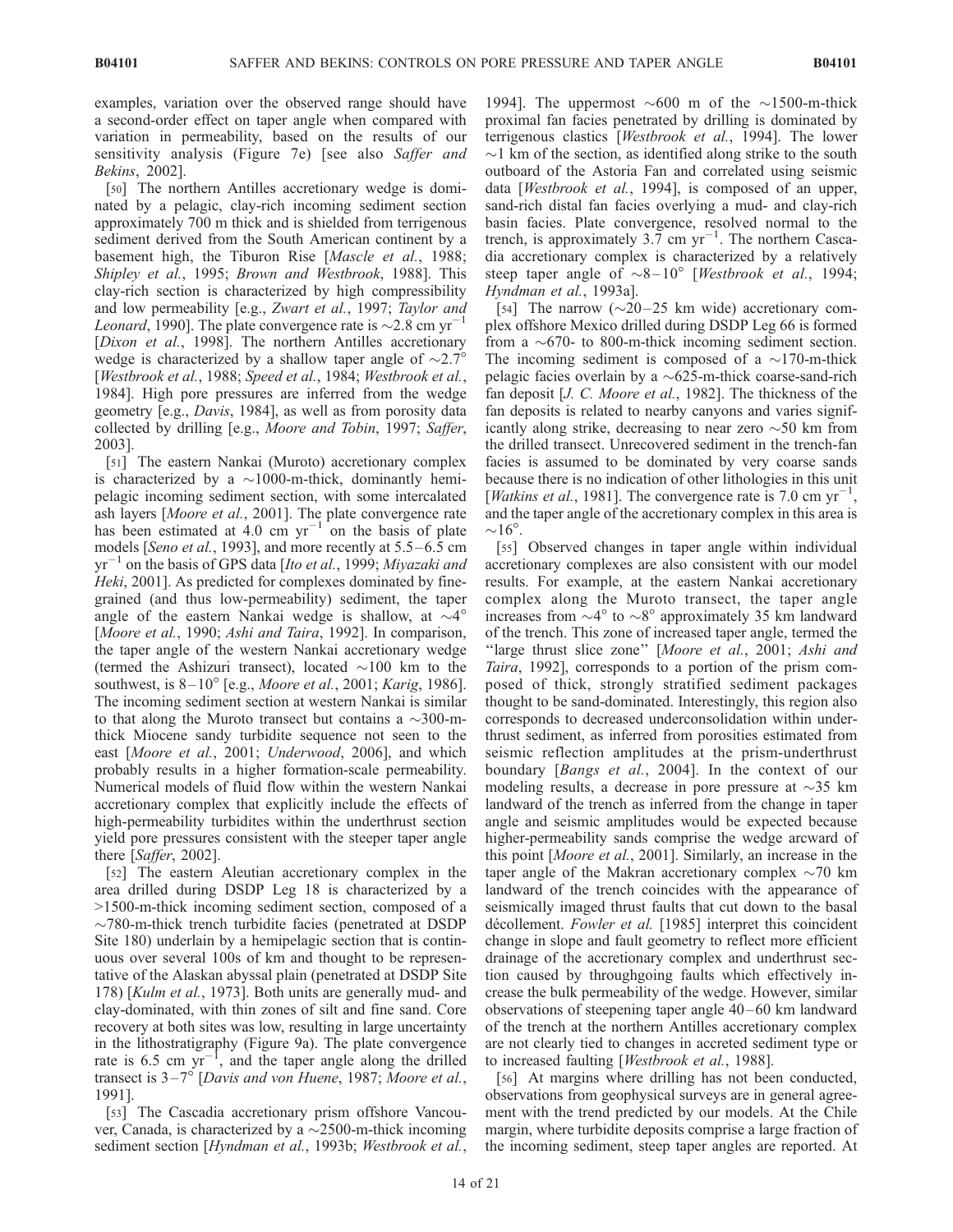

Figure 10. Taper angles of active accretionary complexes versus reported thickness of incoming sediment and using abbreviations in Table 3.

margins where turbidites comprise a moderate proportion of the sediments (Central Aleutian, Java, Nicobar, Sunda, and Sumatra), lower taper angles are reported. For example, at southern Chile, the 2-km-thick incoming section is composed almost entirely of turbidites, and the narrow accretionary complex exhibits a relatively steep  $13.5^\circ$  taper angle [Polonia et al., 1999; Laursen et al., 2002]. Along a transect of the Central Aleutian subduction zone and incoming plate at  $\sim 160^\circ$  W, the incoming sediments range from 750 to 1000 m thick, with up to 850 m of turbidites derived from the Zodiac Fan; the wedge along this transect is characterized by a moderately steep taper angle of  $9.2^{\circ}$  [Stevenson et al., 1983]. Offshore Java, the incoming sediment section is 200 –900 m thick and is composed of more than 50% silt/ sand turbidites, and the small accretionary wedge there exhibits a  $7.9^\circ$  taper [G. F. Moore et al., 1980, 1982]. Offshore Central Sumatra, Nicobar, and Sunda, reported incoming sediment thicknesses are  $1000-1600$  m,  $1600 3000$  m, and  $1600 - 2000$  m, respectively, and the incoming section is composed of a few hundred meters thick hemipelagic drape overlain by turbidites [Moore et al., 1980]. Although the thickness of turbidites varies along strike as a function of canyon discharge and basement relief, they generally comprise >50% of the total sediment; these accretionary complexes also maintain moderate taper angles  $(5.9 - 7.1^{\circ})$  [Moore et al., 1980].

[57] Permeability values derived from both inverse hydrologic modeling studies [e.g., Wang, 1994; Bekins et al., 1995; Saffer and Bekins, 1998] and direct measurements on core samples obtained by drilling at Nankai, northern Antilles, and Cascadia [Taylor and Leonard, 1990; Taylor and Fisher, 1993; Carson and Westbrook, 1995; Giambalvo et al., 2000] are also in good agreement with our results (Figure 9b). Although the inverse modeling results are not entirely independent of the analysis presented here (because the models are constrained, at least in part, by the requirement of elevated pore pressure along the wedge base), it is noteworthy that permeabilities constrained by models that incorporate site-specific porosity-depth trends, plate convergence rates, and sediment thicknesses for eastern Nankai, northern Antilles, and Cascadia are all consistent with our results (Figure 9b). This agreement also suggests that variation in the porosity-depth relationship has only a small effect on pore pressures (as noted in section 2.1.2).

# 4.1.2. Effects of Sediment Thickness

[58] Sediment thickness exerts a strong control on pore pressure and thus taper angle (Figures 6c and 7c). Larger incoming sediment thickness increases hydrologic forcing  $(\Gamma)$  (Figure 3c), increases drainage path length  $(L)$ , and decreases hydraulic conductivity (K) by driving lower average porosity. All of these effects result in higher pore pressures. Large sediment thickness probably has additional effects not incorporated into our models, because high temperatures within a thick sediment section would tend to decrease permeability even further by driving diagenesis and low-grade metamorphism [e.g., Kato et al., 2004]. In addition, large trench sediment thicknesses may be related to high sedimentation rates; this could further enhance the effect of sediment thickness reported here by generating significantly elevated pore pressures even before sediments are incorporated into the accretionary wedge [e.g., Le Pichon et al., 1993].

[59] A compilation of available data from active accretionary convergent margins is in excellent agreement with our results, in that increased sediment thickness is strongly correlated with decreased taper angle (Figure 10 and Table 3) [e.g., Clift and Vannucchi, 2004; Lallemand et al., 1994]. Notably, considerable variability in taper angle is observed at margins with thinner sediment sections  $(< 3 \text{ km})$ , but generally not for those with thicker sediment (Figure 10). As discussed above, we attribute this difference to the increased importance of lithologic variability within thin sediment sections; the relative proportions of lower-permeability hemipelagic and pelagic clay-rich sediment is more variable in these cases and this variability is expressed as discussed in section 4.1.1 (compare Figures 9 and 10). For thicker incoming sediment, the section is typically dominated by trench turbidites (fine-grained sediment comprises a very small fraction of the section) and the effect of sediment thickness on pore pressure is more uniformly expressed (Figure 10).

[60] All known active margins characterized by sediment thicknesses >4000 m are characterized by small taper angles. At the Makran accretionary prism, formed by the subduction of the Arabian Plate beneath the Eurasian Plate at 3-5 cm  $yr^{-1}$  [*White*, 1984], the incoming sediment section is  $6-7$  km thick and is thought to be composed of  $\sim$ 4 km of turbidites overlain by  $\sim$ 3 km of sands [*White and* Louden, 1982; Kopp et al., 2000; Kukowski et al., 2001], although the lower  $\sim$ 4 km has been alternatively interpreted to consist of interbedded turbidites and hemipelagic sediment [Schlüter et al., 2002a]. Where penetrated by drilling well outboard and west of the trench, the distal turbidite facies consists mainly of silts and muds with some sands [Prell et al., 1987]. The taper angle of the Makran accretionary wedge is  $2.0-4.5^{\circ}$ , suggesting high pore pressure [e.g., White and Louden, 1982]. High pore pressure is also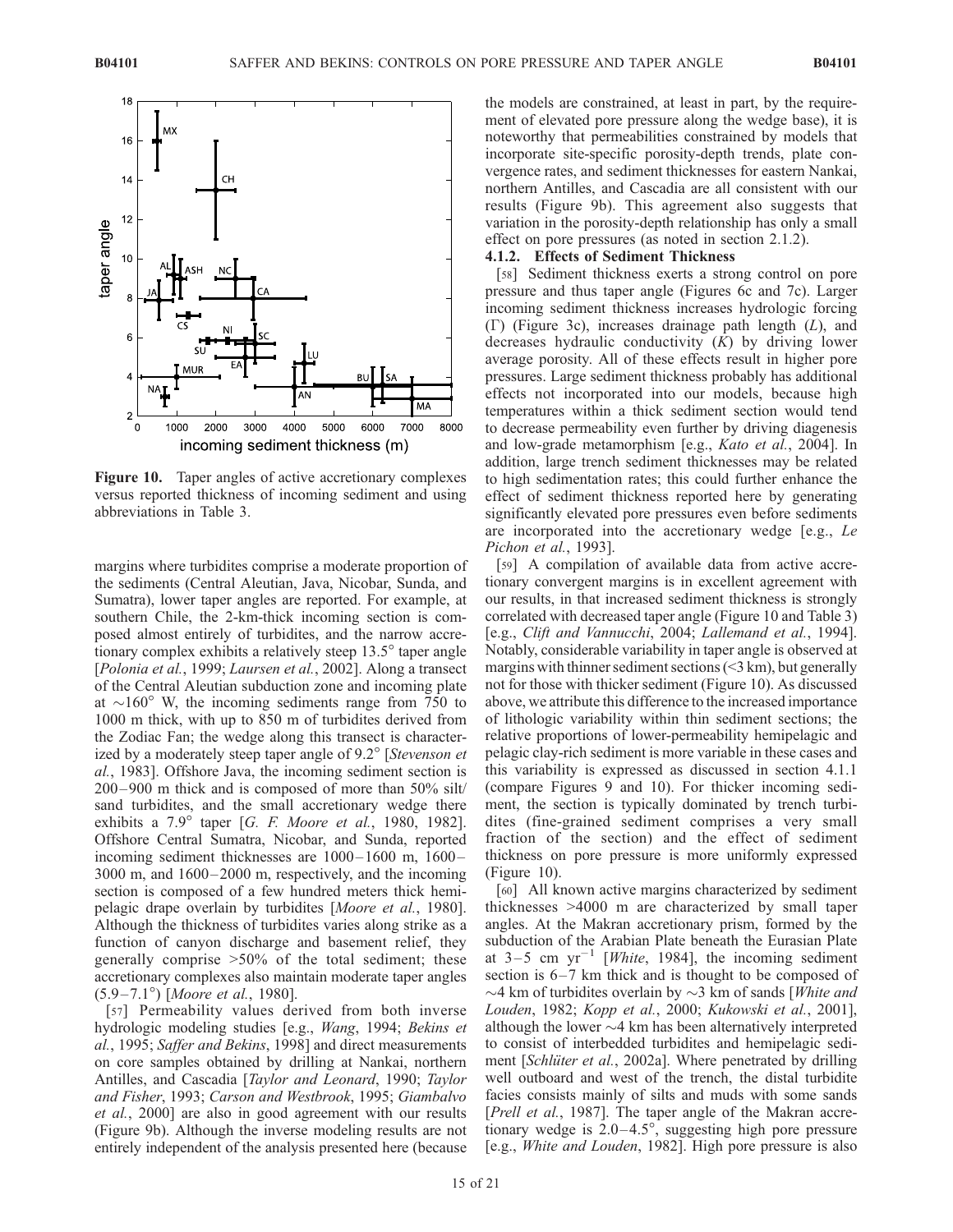inferred from active mud volcanism near the trench, and from drilling results onshore in coastal Makran [Minshull and White, 1984]. Similarly, the southernmost Antilles accretionary complex is formed from a  $\sim$  6- to 7-km-thick incoming sediment section, thought to be dominated by sand-rich turbidites shed from the Orinoco River [e.g., Speed et al., 1984; Faugeres et al., 1993; Westbrook, 1982], and is characterized by a taper angle of  $3.6^{\circ}$  [e.g., Ferguson et al., 1993; Brown and Westbrook, 1988; Lallemand et al., 1994]. As at Makran, mud volcanism near the trench indicates high pore pressures [e.g., Speed et al., 1984], and a pattern of decreasing mud volcano activity to the north follows the thinning of the incoming sediment section with increased distance from the South American continent [Brown and Westbrook, 1988]. In both cases, the thick incoming sedimentary section can drive high pore pressures, despite potentially high sediment permeability (e.g., Figure 6c).

[61] The Luzon, Andaman, and Burma accretionary complexes also fit this pattern, with thick incoming sediment sections and shallow taper angles. The Luzon accretionary complex is characterized by sediment thickness of 4000-4500 m, and a taper angle of 4.7° [Hayes and Lewis, 1984; Karig and Sharman, 1975]. Hayes and Lewis [1984] infer from seismic reflection data that the hemipelagic drape immediately overlying the ocean crust is relatively thin, and the section is dominantly composed of thick turbidites. G. F. Moore et al. [1980, 1982] reported incoming sediment thicknesses of  $3000-5000$  m and  $5000-7000$  m for the Andaman and Burma margins, respectively. In these two regions, the taper of the accretionary complex is  $\sim$ 3.5°. In both locations, the section is composed of a thin 200- to 400-m-thick hemipelagic drape overlain by three thick turbidite sequences derived from the Himalaya [G. F. Moore et al., 1980, 1982].

[62] Several margins characterized by intermediate sediment thicknesses (northern and southern Cascadia, central Aleutians (172–176°W), eastern Aleutians (148–150°W), Nicobar, Sunda) exhibit intermediate taper angles (Figure 10 and Table 3). The incoming sediment at these margins is dominantly composed of turbidites [e.g., McCarthy and Scholl, 1985; G. F. Moore et al., 1980, 1982], although the section at Cascadia also includes an appreciable thickness of hemipelagic sediments [e.g., Underwood, 2006]. At margins where sediment thickness is lower, lithologic variability probably plays a significant role in affecting taper angle; thus taper angles exhibit more scatter than for larger sediment thicknesses (Figure 10; see discussion in section 4.1.1). Nonetheless, at margins with small thicknesses of incoming sediment composed dominantly of turbidites such as Mexico and Chile, which are lithologically most comparable to margins with thicker sections, large taper angles are observed [e.g., J. C. Moore et al., 1982; Polonia et al., 1999].

[63] At the Cascadia accretionary wedge offshore southern Oregon and Vancouver taper angles are  $8-10^{\circ}$ , in contrast to the portion offshore northern Oregon and Central Washington where the taper angle is  $3-6^{\circ}$  [Flueh et al., 1998]. The smaller taper angle in the central section corresponds to a zone of landward verging thrusts in the accretionary complex, which have been interpreted as evidence for higher pore pressures [e.g., MacKay, 1995; Seeley, 1977]. Although this region has not been drilled, the zone of landward vergence has been correlated with the location of two large submarine fans, the Nitinat and Astoria fans [Underwood, 2002, 2006]. The accretion of a thicker sediment section offshore Washington, if in fact the case, is also generally consistent with model predictions of higher pore pressure and smaller taper angle for thicker sediment sections [e.g., Fisher et al., 1999]. At the northern Sumatra margin, Karig et al. [1980] noted a correlation between accretion of a thinner sediment section in the past, and increased taper angle in the rear of the accretionary wedge; although highly speculative, this observation may reflect lower pore pressures in the rear of the complex related to the thinner incoming section.

[64] Previous interpretations of existing data [Clift and Vannucchi, 2004; Kopf and Brown, 2003] have suggested that plate convergence rate is the primary control on taper, with increased plate convergence rate leading to larger taper angles, opposite to the trend shown by our modeling results. However, sediment thickness and plate convergence rate are tightly correlated (higher convergence rates lead to smaller thicknesses) [Clift and Vannucchi, 2004, Figure 10]. Indeed, *Clift and Vannucchi* [2004] also note the strong correlation between sediment thickness and taper angle. When a more complete and updated data set is considered that includes (1) all modern accretionary complexes, including Mexico and Chile, (2) well documented along-strike variations at individual margins, and (3) more recently reported geometries for Chile and Makran, the relationship between sediment thickness and taper is even more pronounced (Figure 10 and Table 3). For active accretionary complexes, when the observed range of plate convergence rates ( $\sim$ 1.5–6 cm/yr) and thicknesses (500– 7000 m) are considered in light of our modeling results (comparison of Figures 7c and 7e), it is clear that the effect of thickness should be dominant.

[65] In contrast to previous work [Clift and Vannucchi, 2004; Kopf and Brown, 2003], we suggest that rapid plate rate is not the causal mechanism for observed steep taper angles. We base this argument on (1) the lack of a physical mechanism to explain how high plate convergence can cause steeper wedges and (2) the strong correlation between plate convergence and sediment thickness, combined with our modeling results, which provide a viable mechanism to explain the observed relationship. Although high plate convergence rates drive high pore pressures in our simulations [e.g., Saffer and Bekins, 2002], we argue that this effect is not manifested at active margins because the effect of sediment thickness is more important.

# 4.1.3. Implications for Other Tectonic Settings and Processes

[66] We suggest that the conceptual model advanced here can be applied to a wide range of geologic settings. We expect that rocks characterized by small hydrologic forcing and high permeability, such as crystalline rock in intracratonic settings, should be well drained and obey Byerlee's law [Hickman, 1991]. This concept has been used to argue that high-permeability faults may actually maintain high frictional strength in the crust by maintaining hydrostatic pore pressures [Townend and Zoback, 2000]. In comparison, rocks subject to high deformation rates, rapid hydrologic forcing, and having low permeability will be poorly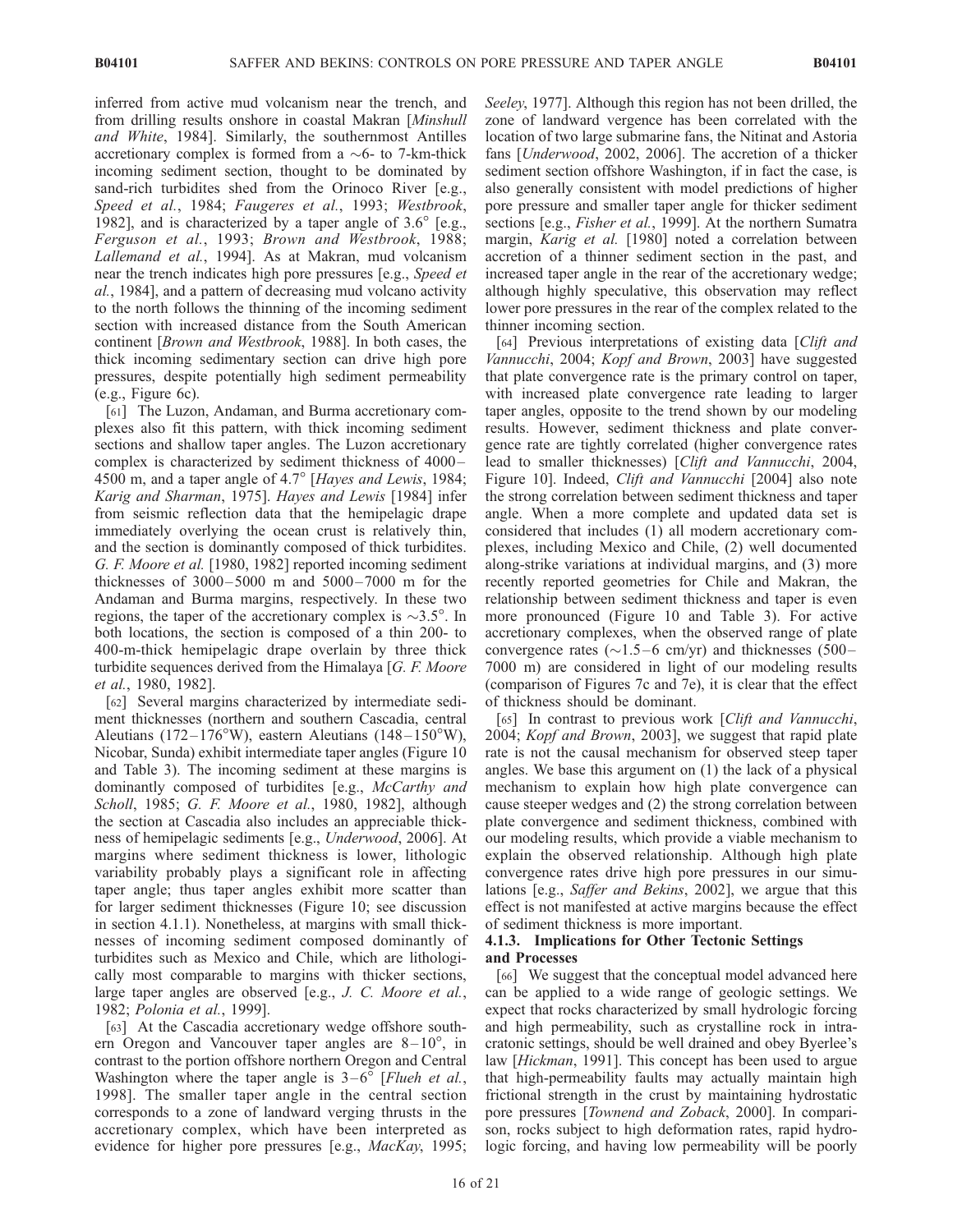drained and may deform under low deviatoric stress. For example, Irwin and Barnes [1975] suggest that rapid hydrologic forcing driven by metamorphism of Franciscan rocks, combined with the low permeability of overlying layered sediment, results in low strength and aseismic behavior along segments of the San Andreas Fault. As shown here, this idea is consistent with observations and theoretical predictions of elevated pore pressure at subduction zones. Such a model may also explain deformation at low deviatoric stress in other geologic environments where hydrologic forcing is high relative to permeability.

[67] Our modeling results may also have implications for understanding processes controlling the updip limit of seismogenic behavior along subduction faults. As noted in previous work, for fault zone materials capable of unstable slip (i.e., characterized by velocity-weakening frictional behavior), increased effective stress leads to an increased tendency for instability [e.g., Scholz, 1998]. If near-lithostatic pore pressure is maintained to great distances from the trench, effective stress will be low and the tendency for unstable slip decreased; in contrast, if the wedge base is well drained, effective stress will be higher and the tendency for unstable slip increased [e.g., Scholz, 1998; Moore and Saffer, 2001]. Following this logic, our modeling results suggest that for margins characterized by low-permeability or thick incoming sediment, the updip limit of seismogenesis may tend to be farther from the trench than at margins characterized by high-permeability or thin incoming sediment.

#### 4.2. Limitations of First-Order Analysis

#### 4.2.1. Porosity Loss and Compaction

[68] Variations in the prescribed rate of porosity loss with depth and distance from the trench in our model are of minor importance in estimating the fluid sources [e.g., Bekins and Dreiss, 1992; Le Pichon et al., 1990]. However, it is still important to note that the rate of sediment consolidation is coupled to pore pressures and permeability through mean effective stress. This effect is not captured in our model simulations, because porosity loss is prescribed rather than explicitly coupled to fluid flow [e.g., Screaton et al., 1990; Wang, 1994]. Low sediment permeability should retard consolidation, resulting in slower porosity loss (thus driving smaller fluid sources than estimated in our simulations), whereas high permeability should allow rapid consolidation (thus driving larger fluid sources) [e.g., Ge and Garven, 1992; Shi and Wang, 1988; Davis, 1996]. We simulated delayed consolidation corresponding to observed porosities and presumably appropriate for overpressures at eastern Nankai. This falls in the middle of the range of taper angles and sediment composition of most of our simulations. If permeabilities are higher, the sediment can drain more easily, leading to higher fluid sources, but it follows from the assumption of drainage that the higher sources do not lead to higher pressures. Higher sources require higher permeabilities to maintain the same pore pressure. This means that for the steep taper angles, the required permeabilities may be somewhat higher than our model results. Conversely, if sediment is even more underconsolidated than at Nankai, fluid sources are lower. Again it follows from the assumption of extreme underconsolidation that the lower sources do not lead to lower pressures. The lower

sources require lower permeabilities to maintain the same overpressure. This means that for shallow taper angles, the required permeabilities may be somewhat lower than our results. It is most important to note that underconsolidation increases permeability of hemipelagic sediment by at most a factor of  $\sim$ 20 [Zwart et al., 1997]. In contrast, a change from clay-rich sediment to sand increases permeability by 5 orders of magnitude (Figure 4).

[69] On the basis of work by *Bekins and Dreiss* [1992], we suggest that these effects would result in only a minor modification to our results. Furthermore, the observation that detailed inverse modeling studies of Nankai, northern Antilles, and Cascadia are consistent with our model, despite different site-specific porosity-depth curves used for each margin, implies that the effects of varying the porosity-depth expression are small.

## 4.2.2. Spatially Variable Pore Pressure Ratio and Wedge Criticality

[70] As discussed above, we define stability criteria for critically tapered wedges assuming that  $\lambda = \lambda_b$ . Although modeled pore pressure ratio typically varies both laterally and with depth in the model domain [e.g., Saffer and Bekins, 2002], using these stability criteria allows a viable first-order evaluation of wedge criticality. In general, the effects of laterally and depth-variable pore pressure ratio are secondary to the effects of its overall magnitude [e.g., *Breen* and Orange, 1992; Zhao et al., 1986]. In some studies, where  $\lambda_b$  is systematically and significantly different from  $\lambda$ , wedge stability can be evaluated by relating the two [e.g., Saffer, 2002; Matmon and Bekins, 2006]. For most model simulations we find that  $\lambda_b$  is slightly greater than  $\lambda$ , and the maximum variability in simulated values of  $\lambda$  within the model domain is  $\leq 20-30\%$ . The magnitude of variation in simulated pore pressure allows a decrease in wedge taper angle by a maximum of  $\sim 1.5^\circ$ . Moreover, as shown in equation (1a), a smaller taper angle may result from either higher values of  $\lambda_b$ , or lower values of  $\mu_b$ . Thus the range of stability criteria we consider effectively captures a suite of scenarios in which the wedge base is weaker than the wedge itself, including the case where  $\mu_b = \mu$  (as supported by laboratory measurements of frictional strength [*Brown et al.*, 2003]) and  $\lambda_h > \lambda$ .

[71] At locations where stratigraphy results in systematic down-section trends in permeability, this first-order evaluation of criticality may need refinement. For example, if underthrust sediment is characterized by low permeability, and the wedge is composed of high-permeability sediment, a resulting pattern of  $\lambda_b \gg \lambda$  would allow lower taper angles than noted here. However, we note that in many cases where drilling has penetrated the incoming sediment, such as the northern Antilles and western Nankai, this stratigraphic pattern is not observed [e.g., Mascle et al., 1988; Moore et al., 2001].

## 4.2.3. Time-Dependent Variations in Permeability

[72] Permeability in tectonically active environments may be increased by deformation, through hydraulic fracture, formation of mud volcanoes, or by brittle failure. Likewise, it may decrease over time due to decreasing pore pressure (increased effective stress) or mineral precipitation. The effects of deformation on permeability are accounted for in our study only by permeability reduction with porosity loss and by inclusion of a high-permeability décollement.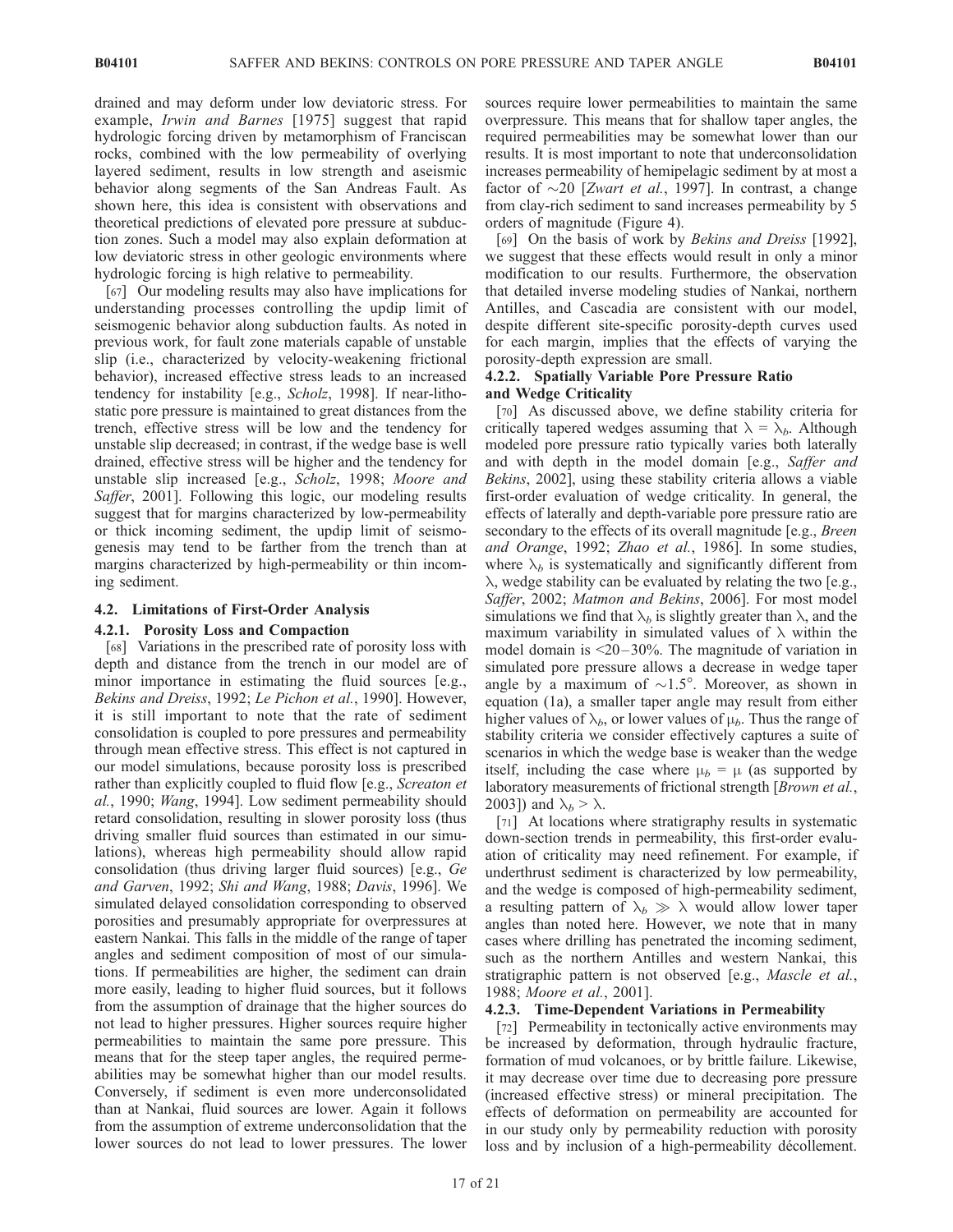Incorporation of additional effects is beyond the scope of our current work. However, we note that unless faults and other discrete failure structures are closely spaced, the permeability of undisturbed sediment matrix should control fluid escape from the compacting sediment [e.g., Neuzil, 1994].

[73] Permeability of faults is known to vary as a function of effective stress [e.g., Fisher and Zwart, 1996]. The transient hydrologic behavior of faults in accretionary complexes has been explored in previous numerical modeling studies, using constraints from downhole geochemistry [e.g., Bekins et al., 1995; Saffer and Bekins, 1998] and thermal data [e.g., Screaton and Ge, 1997; Henry, 2000]. Here, we do not consider the effects of time-dependent permeability and fluid pressure variations, because such variations probably occur over temporal and spatial scales that are small relative to the age and size of the complex [e.g., Bekins et al., 1995].

# 5. Conclusions

[74] Unlike existing mechanical models of accretionary complexes, which treat pore pressure as an independent parameter that controls critical taper angle, we note that pore pressure results from a dynamic balance between a set of more fundamental factors. These include permeability structure, sediment thickness, and plate convergence rate. We demonstrate that permeability (governed largely by lithology), hydrologic forcing (controlled by geometry, sediment thickness, and plate convergence rate), and drainage path length exert a primary control on spatially and temporally averaged pore pressure. The net result is that these factors control the mechanical failure of the wedge and décollement, and therefore the critical taper angle.

[75] We show that accretionary wedges characterized by low-permeability or thick incoming sediment sections should exhibit small critical taper angles, whereas those characterized by high-permeability or thin incoming sediment sections should exhibit large taper angles. On the basis of our analysis, we suggest that along-strike variations in sediment lithology or thickness may profoundly influence the geometry and mechanical behavior of accretionary complexes. Likewise, variations in incoming sediment thickness or composition over time will force the accretionary complex to readjust until a new dynamic balance is reached, and may also result in changes in taper angle downdip within an individual accretionary complex. Existing data from active accretionary complexes are broadly consistent with the conceptual model that taper angle reflects a dynamic balance between hydrologic forcing and pore pressure diffusion (Figure 8) and are highly consistent with our modeling results (Figures  $9-10$ ). The importance of hydrologic processes on tectonics, as illustrated for accretionary complexes here, implies that the frictional strength of the brittle crust, and possibly the updip limit of seismogenesis, should be strongly influenced by rock permeability and hydrologic forcing.

[76] Acknowledgments. We thank Greg Moore, Chris Neuzil, Elizabeth Screaton, and two anonymous reviewers for constructive comments that have greatly improved this manuscript. Peter Flemings, Casey Moore, and Homa Lee provided helpful discussions and critical reviews of earlier

drafts of the manuscript. This work was supported by a National Research Council Associateship and NSF grant OCE-0241482 to Saffer.

# References

- Ashi, J., and A. Taira (1992), Structure of the Nankai accretionary prism as revealed from IZANAGI sidescan imagery and multichannel seismic reflection profiling, *Island Arc*, 1, 104-115.
- Athy, L. F. (1930), Density, porosity, and compaction of sedimentary rocks, Am. Assoc. Petrol. Geol. Bull., 14, 1-24.
- Bangs, N., et al. (2004), Evolution of the Nankai Trough décollement zone from the trench into the seismogenic zone: Inferences from 3-D seismic reflection imaging, Geology, 32, 273-276.
- Behrmann, J. H., and A. Kopf (1993), Textures and microfabrics in finegrained muds and mudstones from site 808, Nankai accretionary prism, Proc. Ocean Drill. Program Sci. Results, 131, 45-55.
- Bekins, B. A., and S. J. Dreiss (1992), A simplified analysis of parameters controlling dewatering in accretionary prisms, Earth Planet. Sci. Lett., 109, 275 – 287.
- Bekins, B. A., A. McCaffrey, and S. J. Dreiss (1995), Episodic and constant flow models for the origin of low-chloride waters in a modern accretionary complex, Water Resour. Res., 31, 3205-3215.
- Bray, C. J., and D. E. Karig (1985), Porosity of sediments in accretionary prisms and some implications for dewatering processes, J. Geophys. Res., 90, 768 – 778.
- Breen, N., and D. L. Orange (1992), The effects of fluid escape on accretionary wedges: 1. Variable porosity and wedge convexity, J. Geophys. Res., 97, 9265 – 9275.
- Brown, K., and G. K. Westbrook (1988), Mud diapirism and subcretion in the Barbados Ridge accretionary complex: The role of fluids in accretionary processes, Tectonics, 7, 613-640.
- Brown, K. M., et al. (1994), Heterogeneous hydrofracture development and accretionary fault dynamics, Geology, 22, 259 – 262.
- Brown, K. M., et al. (2003), Compositional and fluid pressure controls on the state of stress on the Nankai subduction thrust: A weak plate boundary, Earth Planet. Sci. Lett., 214, 589 – 603.
- Byrne, T., and D. Fisher (1990), Evidence for a weak and overpressured decollement beneath sediment-dominated accretionary prisms, J. Geophys. Res., 95, 9081 – 9097.
- Byrne, T., et al. (1993), Deformation structures and fluid flow in the toe region of the Nankai accretionary prism, Proc. Ocean Drill. Program Sci. Results, 131, 83 – 101.
- Carson, B., and E. J. Screaton (1998), Fluid flow in accretionary prisms: Evidence for focused, time-variable discharge, Rev. Geophys., 36, 329 – 351.
- Carson, B., and G. K. Westbrook (1995), Modern fluid flow in the Cascadia accretionary wedge: A synthesis, Proc. Ocean Drill. Program Sci. Results, 146, 413–424.
- Chapple, W. M. (1978), Mechanics of thin-skinned fold-and-thrust belts, Geol. Soc. Am. Bull., 89, 1189 – 1198.
- Clift, P., and P. Vannucchi (2004), Controls on tectonic accretion versus erosion in subduction zones: Implications for the origin and recycling of the continental crust, Rev. Geophys., 42, RG2001, doi:10.1029/ 2003RG000127.
- Cochrane, G. R., J. C. Moore, M. E. MacKay, and G. F. Moore (1994), Velocity and inferred porosity model of the Oregon accretionary prism from multichannel seismic reflection data: Implications on sediment dewatering and overpressure, J. Geophys. Res., 99, 7033-7043.
- Dahlen, F. A. (1984), Noncohesive critical Coulomb wedges; an exact solution, *J. Geophys. Res.*, 89, 10,125-10,133.
- Davis, D., J. Suppe, and F. A. Dahlen (1983), Mechanics of fold-and-thrust belts and accretionary wedges, J. Geophys. Res., 88, 1153-1172.
- Davis, D. M. (1984), The compressive mechanics of accretionary wedges applied to the Leg 78A study area near Barbados, Initial Rep. Deep Sea Drill. Proj., 78A, 559-569.
- Davis, D. M. (1996), Accretionary mechanics with properties that vary in space and time, in Subduction: Top to Bottom, Geophys. Monogr. Ser., vol. 96, edited by G. E. Bebout et al., pp. 39-48, AGU, Washington, D. C.
- Davis, D. M., and R. von Huene (1987), Inferences on sediment strength and fault friction from structures at the Aleutian Trench, Geology, 15,  $517 - 522$
- Dixon, T. H., et al. (1998), Relative motion between the Caribbean and North American plates and related boundary zone deformation from a decade of GPS observations, J. Geophys. Res., 103, 15,157-15,182.
- Faugeres, J. C., et al. (1993), Quaternary sandy deposits and canyons on the Venezuelan margin and south Barbados accretionary prism, Mar. Geol.,  $110, 115 - 142.$
- Ferguson, I. J., et al. (1993), Heat flow and thermal models of the Barbados Ridge accretionary complex, J. Geophys. Res., 98, 4121-4142.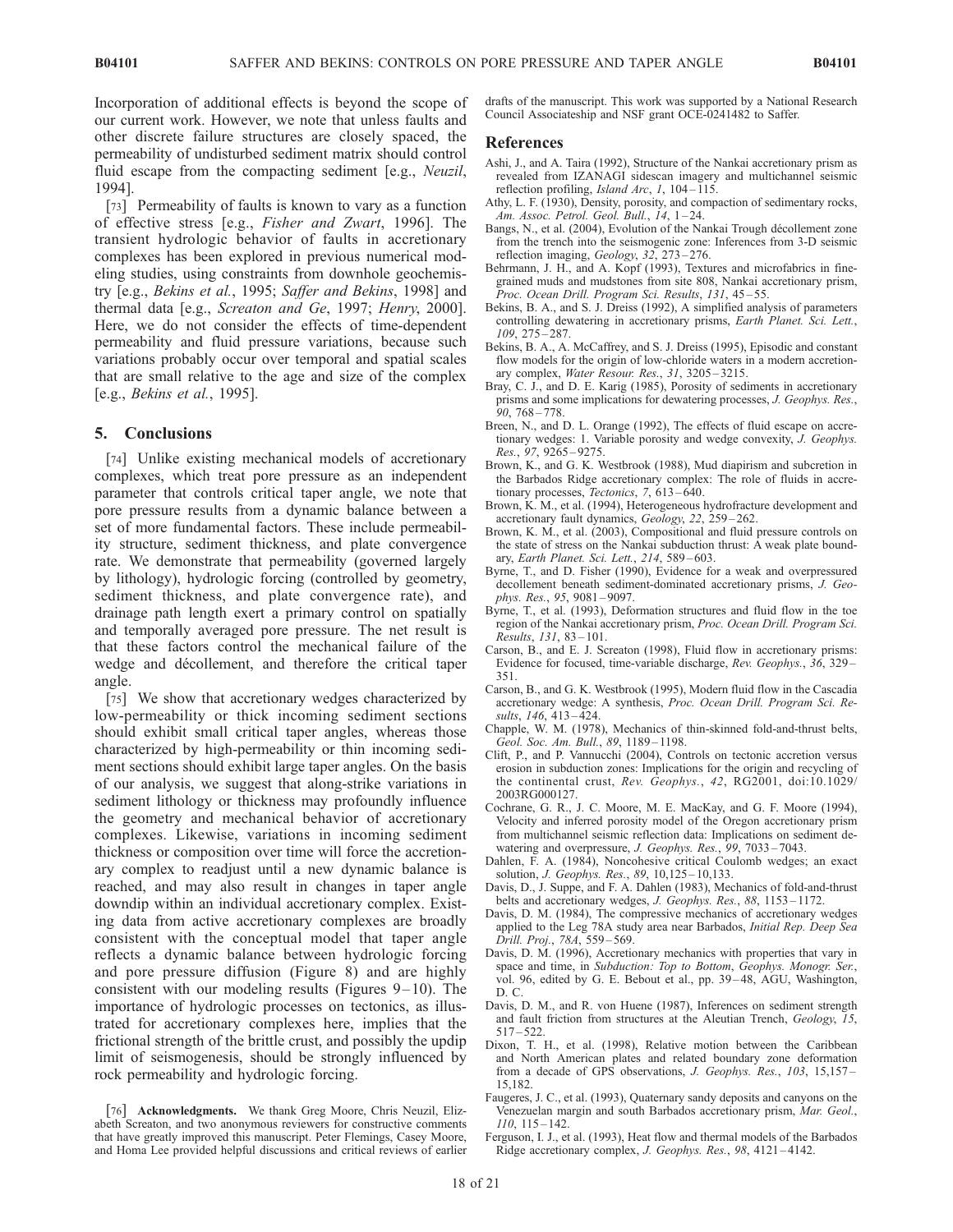- Fisher, A. T., and M. W. Hounslow (1990), Transient fluid flow through the toe of the Barbados accretionary complex: Constraints from Ocean Drilling Program Leg 110 heat flow studies and simple models, J. Geophys. Res., 95, 8845 – 8858.
- Fisher, A. T., and G. Zwart (1996), Relation between permeability and effective stress along a plate-boundary fault, Barbados accretionary complex, Geology, 24, 307-310.
- Fisher, M. A., et al. (1999), Geologic processes of accretion in the Cascadia subduction zone west of Washington State, Geodynamics, 27, 277 – 288.
- Flueh, E. R., et al. (1998), New seismic images of the Cascadia subduction zone from Cruise SO108; ORWELL, Tectonophysics, 293, 69-84.
- Fowler, S. R., R. S. White, and K. E. Louden (1985), Sediment dewatering in the Makran accretionary prism, Earth Planet. Sci. Lett., 75, 427 – 438.
- Ge, S., and G. Garven (1992), Hydromechanical modeling of tectonically driven groundwater flow with application to the Arkoma foreland basin, J. Geophys. Res., 97, 9119 – 9144.
- Gerdom, M., A. M. Trehu, E. R. Flueh, and D. Klaeschen (2000), The continental margin off Oregon from seismic investigations, Tectonophysics, 329, 79-97.
- Giambalvo, E. R., et al. (2000), Origin of elevated sediment permeability in a hydrothermal seepage zone, eastern flank of the Juan de Fuca Ridge, and implications for transport of fluid and heat, J. Geophys. Res., 105,  $913 - 928.$
- Gieskes, J. M., P. Vrolijk, and G. Blanc (1990), Hydrogeochemistry of the northern Barbados Accretionary complex transect: Ocean Drilling Program Leg 110, J. Geophys. Res., 95, 8809 – 8818.
- Gulick, S. P. S., N. L. B. Bangs, T. H. Shipley, Y. Nakamura, G. Moore, and S. Kuramoto (2004), Three-dimensional architecture of the Nankai accretionary prism's imbricate thrust zone off Cape Muroto, Japan: Prism reconstruction via en echelon thrust propagation, J. Geophys. Res., 109, B02105, doi:10.1029/2003JB002654.
- Hayes, D., and S. D. Lewis (1984), A geophysical study of the Manila Trench, Luzon, Philippines: 1. Crustal structure, gravity, and regional tectonic evolution, J. Geophys. Res., 89, 9171-9195.
- Henry, P. (2000), Fluid flow at the toe of the Barbados accretionary wedge constrained by thermal, chemical, and hydrogeologic observations and models, J. Geophys. Res., 105, 25,855 – 25,872.
- Henry, P., et al. (2002), Surface expression of fluid venting at the toe of the Nankai wedge and implications for flow paths, *Mar. Geol., 187,* 119–143.
- Henry, P., L. Jouniaux, E. J. Screaton, S. Hunze, and D. M. Saffer (2003), Anisotropy of electrical conductivity record of initial strain at the toe of the Nankai accretionary wedge, J. Geophys. Res., 108(B9), 2407, doi:10.1029/2002JB002287.
- Hickman, S. H. (1991), Stress in the lithosphere and the strength of active faults, U.S. Natl. Rep. Int. Union Geod. Geophys. 1987-1990, Rev. Geophys., 29, 759-775.
- Housen, B. A., et al. (1996), Strain decoupling across the decollement of the Barbados accretionary prism, Geology, 24, 127-130.
- Hubbert, M. K., and W. W. Rubey (1959), Role of fluid pressure in mechanics of overthrust faulting, Geol. Soc. Am. Bull., 70, 115-166.
- Hyndman, R. D., et al. (1993a), Velocity, porosity, and pore-fluid loss from the Nankai subduction zone accretionary prism, Proc. Ocean Drill. Program Sci. Results, 131, 211-219.
- Hyndman, R. D., K. Wang, T. Yuan, and G. D. Spence (1993b), Tectonic sediment thickening, fluid expulsion, and the thermal regime of subduction zone accretionary prisms; the Cascadia margin off Vancouver Island, J. Geophys. Res., 98, 21,865 – 21,876.
- Irwin, W. P., and I. Barnes (1975), Effect of geologic structure and metamorphic fluids on seismic behavior of the San Andreas Fault system in central and northern California, Geology, 3, 713-716.
- Ito, T., S. Yoshioka, and S. Miyazaki (1999), Interplate coupling in southwest Japan deduced from inversion analysis of GPS data, Phys. Earth Planet. Inter., 115, 17-34.
- Karig, D. E. (1985), The framework of deformation in the Nankai Trough, Initial Rep. Deep Sea Drill. Proj., 87, 927 – 940.
- Karig, D. E. (1986), Physical properties and mechanical state of accreted sediments in the Nankai Trough, southwest Japan arc, Mem. Geol. Soc. Am., 166, 117-132.
- Karig, D. E., and G. F. Sharman III (1975), Subduction and accretion in trenches, Geol. Soc. Am. Bull., 86, 377 – 389.
- Karig, D. E., M. B. Lawrence, G. F. Moore, and J. R. Curray (1980), Structural framework of the fore-arc basin, NW Sumatra, J. Geol. Soc. London, 137, 77 – 91.
- Kastner, M., et al. (1993), Geochemical and isotopic evidence for fluid flow in the western Nankai subduction zone, Japan, Proc. Ocean Drill. Program Sci. Results, 131, 397 – 413.
- Kato, A., A. Sakaguchi, S. Yoshida, H. Yamaguchi, and Y. Kaneda (2004), Permeability structure around an ancient exhumed subduction zone fault, Geophys. Res. Lett., 31, L06602, doi:10.1029/2003GL019183.
- Kimura, G., et al. (Eds.) (1997), Proceedings of the Ocean Drilling Program, Initial Reports, vol. 170, 458 pp., Ocean Drill. Program, College Station, Tex.
- Kopf, A., and K. M. Brown (2003), Friction experiments on saturated sediments and their implications for the stress state of the Nankai and Barbados subduction thrusts, Mar. Geol., 202, 193-210.
- Kopp, C., et al. (2000), Structure of the Makran subduction zone from wide-angle and reflection seismic data, Tectonophysics, 329, 171-191.
- Kopp, H., E. R. Flueh, D. Klaeschen, J. Bialas, and C. Reichert (2001), Crustal structure of the central Sunda margin at the onset of subduction, Geophys. J. Int., 147, 449 – 474.
- Kukowski, N., et al. (2001), Morphotectonics and mechanics of the central Makran accretionary wedge off Pakistan, Mar. Geol., 173, 1-19.
- Kulm, L. D., et al. (1973), Initial Reports of the Deep Sea Drilling Project, vol. 18, 1077 pp., U.S. Govt. Print. Off., Washington, D. C.
- Lallemand, S., and X. Le Pichon (1987), Coulomb wedge model applied to the subduction of seamounts in the Japan Trench, Geology, 15, 1065 1069.
- Lallemand, S. E., P. Schnurle, and J. Malavielle (1994), Coulomb theory applied to accretionary and nonaccretionary wedges: Possible causes for tectonic erosion and/or frontal accretion, J. Geophys. Res., 99, 12,033 – 12,055.
- Lamb, S., and P. Davis (2003), Cenozoic climate change as a possible cause for the rise of the Andes, Nature, 425, 792-797.
- Laursen, J., D. W. Scholl, and R. von Huene (2002), Neotectonic deformation of the central Chile margin: Deepwater forearc basin formation in response to hot spot ridge and seamount subduction, Tectonics, 21(5), 1038, doi:10.1029/2001TC901023.
- Le Pichon, X., P. Henry, and S. Lallemant (1990), Water flow in the Barbados accretionary complex, J. Geophys. Res., 95, 8945-8967.
- Le Pichon, X., P. Henry, and S. Lallemant (1993), Accretion and erosion in subduction zones: The role of fluids, Annu. Rev. Earth Planet. Sci., 21,  $307 - 331$ .
- Logan, J. M., and K. A. Rauenzahn (1987), Frictional dependence of gouge mixtures of quartz and montmorillonite on velocity, composition, and fabric, Tectonophysics, 144, 87-108.
- MacKay, M. E. (1995), Structural variation and landward vergence at the toe of the Oregon accretionary prism, Tectonics, 14, 1309 – 1320.
- MacKay, M. E., et al. (1992), Landward vergence and oblique structural trends in the Oregon margin accretionary prism: Implications and effect on fluid flow, Earth Planet. Sci. Lett., 109, 477 – 491.
- Mascle, A., et al. (1988), Proceedings of the Ocean Drilling Program, Initial Reports, Part A, vol. 110, 603 pp., Ocean Drill. Program, College Station, Tex.
- Matmon, D., and B. A. Bekins (2006), Hydromechanics of a high taper angle, low permeability prism: A case study from Peru, J. Geophys. Res., doi:10.1029/2005JB003697, in press.
- McCaffrey, A. M. (1994), The impact of the smectite to illite transformation on fluid flow and solute transport in the Barbados accretionary complex, M.S. thesis, Univ. of Calif., Santa Cruz.
- McCarthy, J., and D. W. Scholl (1985), Mechanisms of subduction accretion along the central Aleutian Trench, Geol. Soc. Am. Bull., 96, 691 – 701.
- McMillen, K. J., R. H. Enkebol, J. C. Moore, T. H. Shipley, and J. W. Ladd (1982), Sedimentation and tectonics, Middle America Trench, southern Mexico and Guatemala, in Trench and Forearc Geology, edited by J. K. Leggett, Geol. Soc. Spec. Publ., 10, 107 – 119.
- Minshull, T., and R. White (1984), Sediment compaction and fluid migration in the Makran accretionary prism, J. Geophys. Res., 94, 7387 – 7402.
- Minshull, T. A., and R. White (1989), Sediment compaction and fluid migration in the Makran accretionary prism, J. Geophys. Res., 94, 7387 – 7402.
- Miyazaki, S., and K. Heki (2001), Crustal velocity field of southwest Japan: Subduction and arc-arc collision, J. Geophys. Res., 106, 4305-4326.
- Moore, G. F., J. R. Curray, D. G. Moore, and D. E. Karig (1980), Variations in geological structure along the Sunda Fore Arc, northeastern Indian Ocean, in The Tectonic and Geologic Evolution of Southeast Asian Seas and Islands, Geophys. Monogr. Ser., vol. 23, edited by D. E. Hayes, pp.  $145 - 160$ , Washington, D. C.
- Moore, G. F., J. R. Curray, and F. J. Emmel (1982), Sedimentation in the Sunda Trench and forearc region, in Trench-Forearc Geology, edited by J. K. Leggett, Geol. Soc. Spec. Publ., 10, 245 – 258.
- Moore, G. F., et al. (1990), Structure of the Nankai Trough accretionary zone from multichannel seismic reflection data, J. Geophys. Res., 95, 8753 – 8765.
- Moore, G. F., et al. (2001), Proceedings of the Ocean Drilling Program, Initial Reports [CD-ROM], vol. 190, Ocean Drill. Program, College Station, Tex.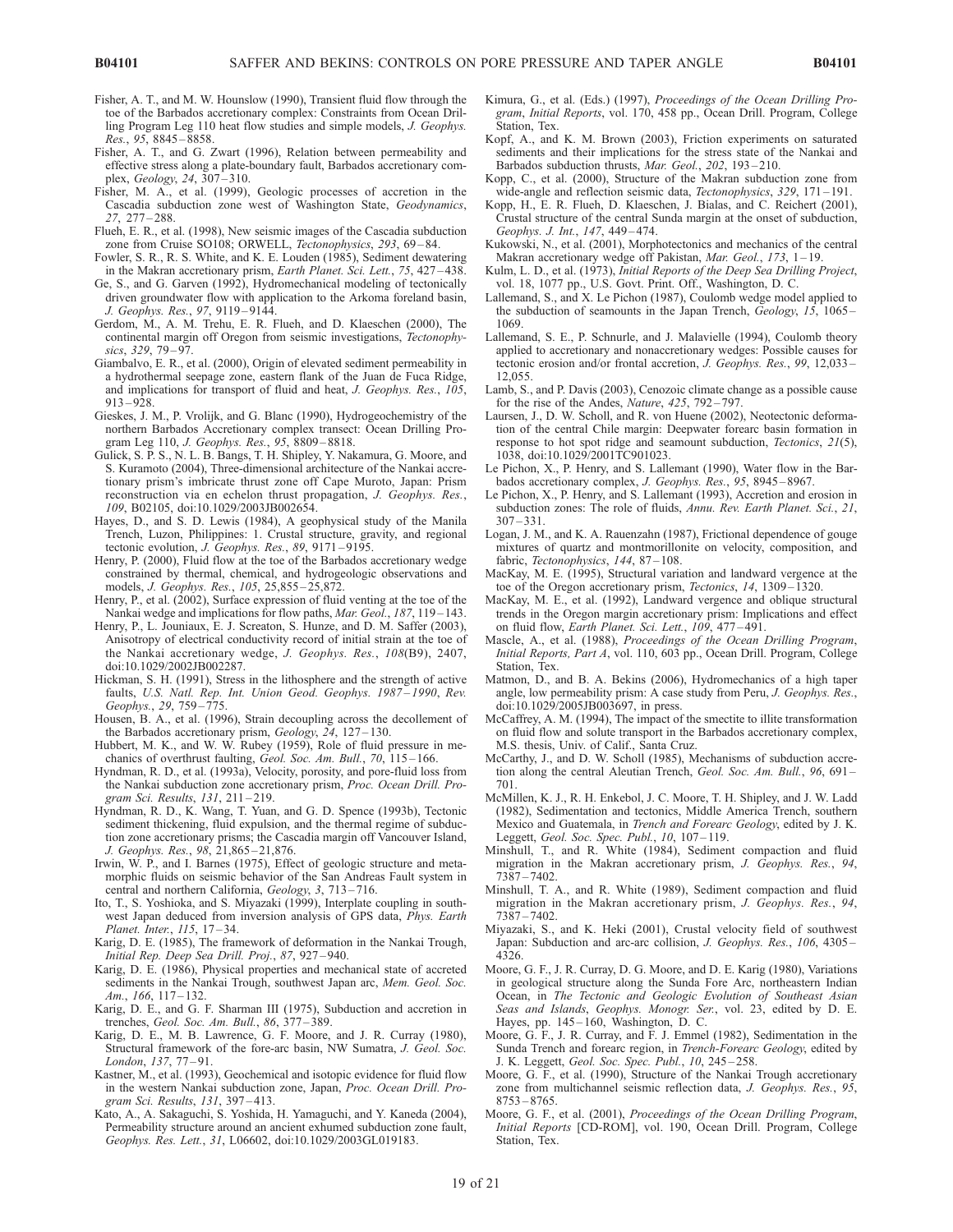- Moore, J. C., and B. Biju-Duval (1984), Tectonic synthesis, Deep Sea Drilling Project Leg 78A; structural evolution of offscraped and underthrust sediment, northern Barbados Ridge complex, Initial Rep. Deep Sea Drill. Proj., 78A-78B, 601-621.
- Moore, J. C., and D. M. Saffer (2001), Updip limit of the seismogenic zone beneath the accretionary prism of southwest Japan: An effect of diagenetic to low-grade metamorphic processes and increasing effective stress, Geology, 29, 183-186.
- Moore, J. C., and H. Tobin (1997), Estimated fluid pressures of the Barbados accretionary prism and adjacent sediments, Proc. Ocean Drill. Program Sci. Results, 156, 229 – 238.
- Moore, J. C., and P. Vrolijk (1992), Fluids in accretionary prisms, Rev. Geophys., 30, 113-135.
- Moore, J. C., et al. (1982), Facies belts of Middle America Trench and forearc region, southern Mexico: Results from Leg 66 DSDP, Trenchforearc geology: sedimentation and tectonics on modern and ancient active plate margins, conference, in Trench-Forearc Geology, edited by J. K. Leggett, Geol. Soc. Spec. Publ., 10, 77 – 94.
- Moore, J. C., et al. (1991), EDGE deep seismic reflection transect of the eastern Aleutian arc-trench layered lower crust reveals underplating and continental growth, Geology, 19, 420-424.
- Moran-Zenteno, D. J., P. Corona-Chavez, and G. Tolson (1996), Uplift and subduction erosion in southwestern Mexico since the Oligocene: Pluton geobarometry constraints, Earth Planet. Sci. Lett., 141, 51-65.
- Morgan, J. K., and D. E. Karig (1993), Ductile strains in clay-rich sediment from Hole 808C; preliminary results using X-ray pole figure goniometry, Proc. Ocean Drill. Program Sci. Results, 131, 141-155.
- Morris, J. D., et al. (2003), Proceedings of the Ocean Drilling Program, Initial Reports [CD-ROM], vol. 205, 611 pp., Ocean Drill. Program, College Station, Tex.
- Nelson, P. H. (1994), Permeability-porosity relationships in sedimentary rocks, Log Anal., 38-62.
- Neuzil, C. E. (1994), How permeable are clays and shales?, Water Resour. Res., 30, 145 – 150.
- Neuzil, C. E. (1995), Abnormal pressures as hydrodynamic phenomena, Am. J. Sci., 295, 742 – 786.
- Ogawa, Y., K. Fujioka, K. Fujikura, and Y. Iwabuchi (1996), En echelon patterns of Calyptogena colonies in the Japan Trench, Geology, 24, 807 – 810.
- Platt, J. P. (1986), Dynamics of orogenic wedges and the uplift of highpressure metamorphic rocks, Geol. Soc. Am. Bull., 97, 1037-1053.
- Polonia, A., et al. (1999), Structural variability at the active continental margin off southernmost Chile, Geodynamics, 27, 277 – 288.
- Prell, W. L., et al. (1987), Proceedings of the Ocean Drilling Program, Initial Reports, vol. 117, 1236 pp., Ocean Drill. Program, College Station, Tex.
- Revil, A., and L. M. Cathles (2002), Fluid transport by solitary waves along growing faults: A field example from the South Eugene Island Basin, Gulf of Mexico, Earth Planet. Sci. Lett., 202, 321-335.
- Saffer, D. M. (2002), Differences in taper angle along strike of the Nankai accretionary complex: A consequence of lithostratigraphy?, Eos Trans. AGU, 83(47), Fall Meet. Suppl., Abstract H22E-09.
- Saffer, D. M. (2003), Pore pressure development and progressive dewatering in underthrust sediments at the Costa Rican subduction margin: Comparison with northern Barbados and Nankai, J. Geophys. Res., 108(B5), 2261, doi:10.1029/2002JB001787.
- Saffer, D. M., and B. A. Bekins (1998), Episodic fluid flow in the Nankai accretionary complex: Timescale, geochemistry, flow rates, and fluid budget, J. Geophys. Res., 103, 30,351 – 30,371.
- Saffer, D. M., and B. A. Bekins (2002), Hydrologic controls on the mechanics and morphology of accretionary wedges and thrust belts, Geol $ogy, 30, 271 - 274.$
- Schlüter, H. U., et al. (2002a), The Makran accretionary wedge: Sediment thickness and ages and the origin of mud volcanoes, Mar. Geol., 185, 219 – 232.
- Schlüter, H. U., C. Gaedicke, H. A. Roeser, B. Schreckenberger, H. Meyer, C. Reichert, Y. Djajadihardja, and A. Prexl (2002b), Tectonic features of the southern Sumatra-western Java forearc of Indonesia, Tectonics, 21(5), 1047, doi:10.1029/2001TC901048.
- Scholz, C. H. (1998), Earthquakes and friction laws, Nature, 391, 37-42.
- Screaton, E. J., and S. Ge (1997), An assessment of along-strike fluid and heat transport within the Barbados Ridge accretionary complex: Results of preliminary modeling, Geophys. Res. Lett., 24, 3085 – 3088.
- Screaton, E. J., D. R. Wuthritch, and S. J. Dreiss (1990), Permeabilities, fluid pressures, and flow rates in the Barbados ridge complex, J. Geophys. Res., 95, 8997 – 9007.
- Screaton, E. J., D. M. Saffer, P. Henry, S. Hunze, and Leg 190 Shipboard Scientific Party (2002), Porosity loss within underthrust sediment of the Nankai accretionary complex: Implications for overpressures, Geology,  $30, 19 - 22.$
- Seeley, D. R. (1977), The significance of landward vergence and oblique structural trends on trench inner slopes, in Island Arcs, Deep Sea Trenches and Back-Arc Basins, Maurice Ewing Ser., vol. 1, edited by M. Talwani and W. C. Pitman, pp. 187 – 198, AGU, Washington, D. C.
- Seno, T., S. Stein, and A. E. Gripp (1993), A model for the motion of the Philippine Sea plate consistent with NUVEL-1 and geological data, J. Geophys. Res., 98, 17,941-17,948.
- Shi, Y., and C. Y. Wang (1988), Generation of high pore pressures in accretionary prisms: Inferences from the Barbados subduction complex, J. Geophys. Res., 93, 8893 – 8910.
- Shipley, T. H., et al. (1994), Seismically inferred dilatancy distribution, northern Barbados ridge décollement: Implications for fluid migration and fault strength, Geology, 22, 411-414.
- Shipley, T. H., et al. (1995), Proceedings of the Ocean Drilling Program, Initial Reports, vol. 156, 301 pp., Ocean Drill. Program, College Station, Tex.
- Speed, R. C., et al. (Eds.) (1984), Lesser Antilles Arc and adjacent terranes, in Atlas 10, Reg. Atlas Ser., 27 sheets, Ocean Margin Drill. Program, Mar. Sci. Int., Woods Hole, Mass.
- Spinelli, G. A., D. M. Saffer, and M. B. Underwood (2006), Hydrogeologic responses to three-dimensional temperature variability, Costa Rica subduction margin, J. Geophys. Res., doi:10.1029/2004JB003436, in press.
- Stevenson, A. J., D. W. Scholl, and T. L. Vallier (1983), Tectonic and geologic implications of the Zodiac Fan, Aleutian abyssal plain, northeast Pacific, Geol. Soc. Am. Bull., 94, 259-273.
- Taira, A., et al. (1992), Sediment deformation and hydrogeology of the Nankai Trough accretionary prism: Synthesis of shipboard results of ODP Leg 131, Earth Planet. Sci. Lett., 109, 431 – 450.
- Taylor, E., and A. T. Fisher (1993), Sediment permeability at the Nankai accretionary prism, site 808, Proc. Ocean Drill. Program Sci. Results, 131, 235 – 245.
- Taylor, E., and J. Leonard (1990), Sediment consolidation and permeability at the Barbados forearc, Proc. Ocean Drill. Program Sci. Results, 110,  $289 - 308.$
- Townend, J., and M. D. Zoback (2000), How faulting keeps the crust strong, Geology, 28, 399 – 402.
- Ujiie, K., T. Hisamitsu, and A. Taira (2003), Deformation and fluid pressure variation during initiation and evolution of the plate boundary décollement zone in the Nankai accretionary prism, J. Geophys. Res., 108(B8), 2398, doi:10.1029/2002JB002314
- Underwood, M. B. (2002), Strike-parallel variation in clay mineralogy, fault vergence, and up-dip limits to the seismogenic zone, Geology, 30, 155-158.
- Underwood, M. B. (2006), Sediment inputs to subduction zones: Why lithostratigraphy and clay mineralogy matter, in The Seismogenic Zone of Subduction Thrust Faults, edited by T. Dixon et al., Columbia Univ. Press, in press.
- Underwood, M. B., and S. B. Bachman (1982), Sedimentary facies associations within subduction complexes, in Trench and Forearc Geology, edited by J. K. Leggett, Geol. Soc. Spec. Publ., 10, 537-550.
- Underwood, M. B., et al. (1993), Sediment geochemistry, clay mineralogy, and diagenesis: A synthesis of data from leg 131, Nankai Trough, Proc. Ocean Drill. Program Sci. Results, 131, 343 – 363.
- Vannucchi, P., D. W. Scholl, M. Meschede, and K. McDougall (2001), Tectonic erosion and consequent collapse of the Pacific margin of Costa Rica: Combined implications from ODP Leg 170, seismic offshore data, and regional geology of the Nicoya Peninsula, Tectonics, 20,  $649 - 668.$
- Von Huene, R., and S. Lallemand (1990), Tectonic erosion along the Japan and Peru convergent margins, Geol. Soc. Am. Bull., 102, 704 – 720.
- Voss, C. I. (1984), A finite element simulation model for saturated-unsaturated, fluid density-dependent groundwater flow with energy transport or chemically reactive single-species solute transport, U.S. Geol. Surv. Water Resour. Invest. Rep., 84-4369.
- Wang, K. (1994), Kinematics of dewatering accretionary prisms, J. Geophys. Res., 99, 4429 – 4438.
- Watkins, J. S., et al. (1981), Initial Reports of the Deep Sea Drilling Project, vol. 66, 864 pp., U.S. Govt. Print. Off., Washington, D. C.
- Westbrook, G. K. (1982), The Barbados Ridge Complex; tectonics of a mature forearc system, in Trench and Forearc Geology, edited by J. K. Leggett, Geol. Soc. Spec. Publ., 10, 275 – 290.
- Westbrook, G. K., A. Mascle, and B. Biju-Duval (1984), Geophysics and the structure of the Lesser Antilles forearc, Leg 78, Initial Rep. Deep Sea Drill. Proj., 78, 39 – 48.
- Westbrook, G. K., J. W. Ladd, P. Buhl, N. Bangs, and G. J. Tiley (1988), Cross section of an accretionary wedge: Barbados Ridge complex, Geol $oev, 16, 631 - 635.$
- Westbrook, G. K., et al. (1994), Proceedings of the Ocean Drilling Program, Initial Reports, Part 1, vol. 146, 611 pp., Ocean Drill. Program, College Station, Tex.